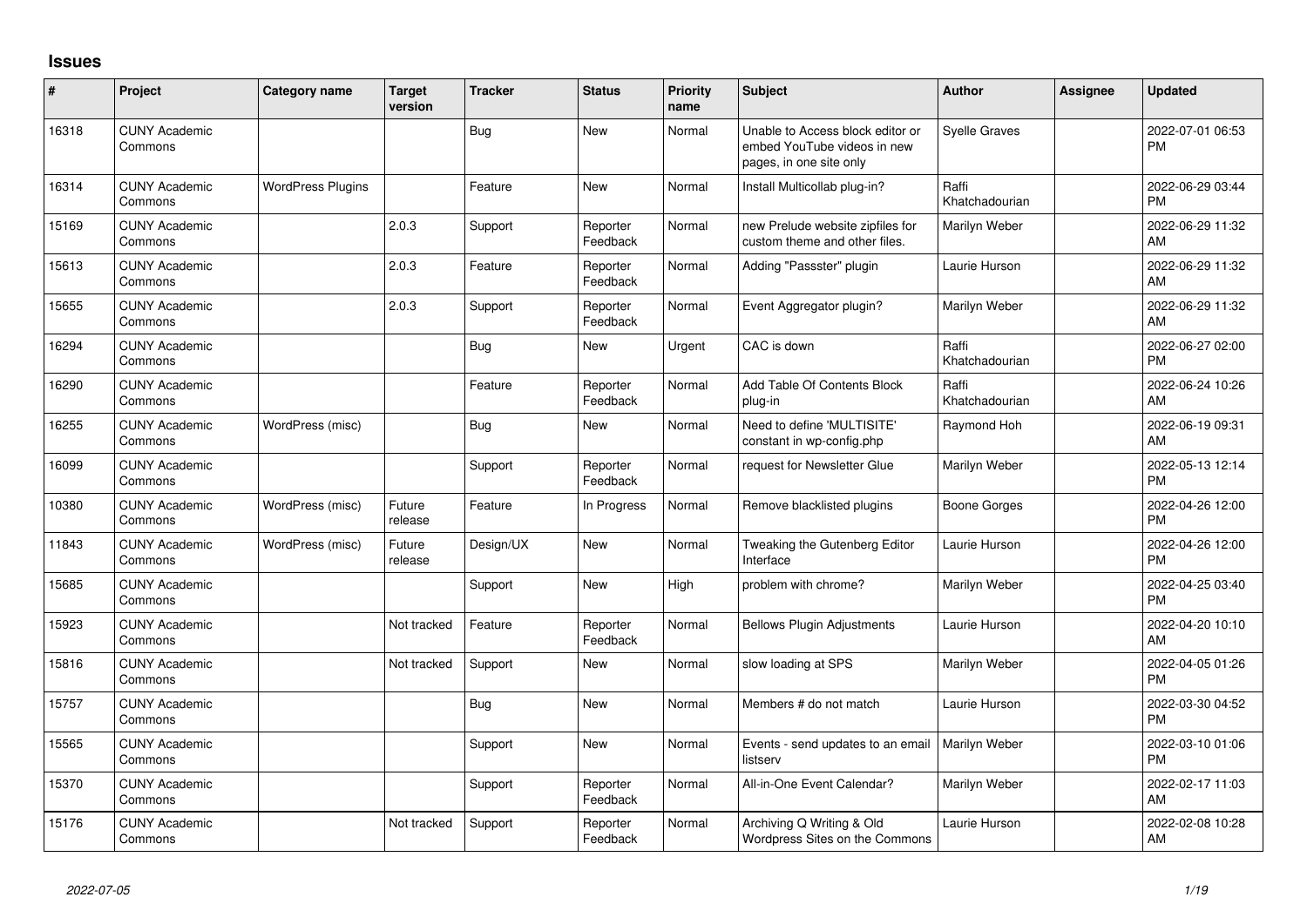| #     | Project                         | <b>Category name</b>     | <b>Target</b><br>version | <b>Tracker</b> | <b>Status</b>        | <b>Priority</b><br>name | <b>Subject</b>                                                       | <b>Author</b>           | <b>Assignee</b> | <b>Updated</b>                |
|-------|---------------------------------|--------------------------|--------------------------|----------------|----------------------|-------------------------|----------------------------------------------------------------------|-------------------------|-----------------|-------------------------------|
| 15260 | <b>CUNY Academic</b><br>Commons |                          |                          | Support        | Reporter<br>Feedback | Normal                  | Diacritical markings   European<br><b>Stages</b>                     | Marilyn Weber           |                 | 2022-02-04 08:16<br>AM        |
| 15045 | <b>CUNY Academic</b><br>Commons |                          |                          | Support        | <b>New</b>           | Normal                  | no result for KCeL in the search<br>box on the commons               | Marilyn Weber           |                 | 2021-12-10 11:29<br>AM        |
| 13650 | <b>CUNY Academic</b><br>Commons | Group Library            | Future<br>release        | Feature        | <b>New</b>           | Normal                  | Forum Attachments in Group<br>Library                                | Laurie Hurson           |                 | 2021-11-19 12:30<br><b>PM</b> |
| 14940 | <b>CUNY Academic</b><br>Commons |                          |                          | Bug            | <b>New</b>           | Normal                  | Discrepancy between Commons<br>profile "sites" and actual # of sites | Laurie Hurson           |                 | 2021-11-08 11:09<br>AM        |
| 14936 | <b>CUNY Academic</b><br>Commons |                          |                          | <b>Bug</b>     | <b>New</b>           | Normal                  | Commons websites blocked by<br>SPS campus network                    | Laurie Hurson           |                 | 2021-11-03 03:57<br><b>PM</b> |
| 14911 | <b>CUNY Academic</b><br>Commons | <b>WordPress Themes</b>  | Not tracked              | Support        | <b>New</b>           | Normal                  | Twentytwentyone theme                                                | Marilyn Weber           |                 | 2021-10-28 10:37<br><b>AM</b> |
| 14900 | <b>CUNY Academic</b><br>Commons |                          | Not tracked              | Support        | Reporter<br>Feedback | Normal                  | previous theme?                                                      | Marilyn Weber           |                 | 2021-10-25 10:31<br>AM        |
| 14842 | <b>CUNY Academic</b><br>Commons |                          | Not tracked              | Support        | Reporter<br>Feedback | Normal                  | Question about widgets and block<br>editor                           | Gina Cherry             |                 | 2021-10-06 03:01<br><b>PM</b> |
| 14792 | <b>CUNY Academic</b><br>Commons |                          |                          | Bug            | New                  | Normal                  | Inconsistent email notifications<br>from gravity forms               | Raffi<br>Khatchadourian |                 | 2021-10-04 01:50<br><b>PM</b> |
| 14784 | <b>CUNY Academic</b><br>Commons |                          |                          | Support        | Reporter<br>Feedback | Normal                  | User report of logo problem when<br>using Customizer theme           | Marilyn Weber           |                 | 2021-09-17 10:25<br>AM        |
| 14629 | <b>CUNY Academic</b><br>Commons |                          | Not tracked              | <b>Bug</b>     | Reporter<br>Feedback | Normal                  | Possible Post Order Bug?                                             | <b>Syelle Graves</b>    |                 | 2021-09-14 10:47<br>AM        |
| 14538 | <b>CUNY Academic</b><br>Commons |                          | Not tracked              | Support        | Reporter<br>Feedback | Normal                  | <b>Weebly To Commons</b>                                             | Laurie Hurson           |                 | 2021-09-14 10:47<br><b>AM</b> |
| 14398 | <b>CUNY Academic</b><br>Commons |                          | Not tracked              | Support        | Reporter<br>Feedback | Normal                  | Events plug-in notification problem                                  | Marilyn Weber           |                 | 2021-05-11 11:21<br><b>AM</b> |
| 14074 | <b>CUNY Academic</b><br>Commons | WordPress (misc)         | Not tracked              | Support        | Reporter<br>Feedback | Normal                  | page password protection problem                                     | Marilyn Weber           |                 | 2021-03-02 11:03<br><b>AM</b> |
| 13912 | <b>CUNY Academic</b><br>Commons |                          | Not tracked              | Feature        | Hold                 | Low                     | posting "missed schedule"                                            | Marilyn Weber           |                 | 2021-02-23 10:46<br><b>AM</b> |
| 13975 | <b>CUNY Academic</b><br>Commons | Social Paper             | Not tracked              | Support        | Reporter<br>Feedback | Normal                  | can't approve comments on Social<br>Paper paper                      | Marilyn Weber           |                 | 2021-02-12 09:33<br><b>AM</b> |
| 13255 | <b>CUNY Academic</b><br>Commons |                          | Not tracked              | Support        | Reporter<br>Feedback | Normal                  | Accessibility problems                                               | Marilyn Weber           |                 | 2020-09-01 05:48<br><b>PM</b> |
| 12436 | <b>CUNY Academic</b><br>Commons |                          | Not tracked              | Bug            | Assigned             | Normal                  | Nightly system downtime                                              | Boone Gorges            |                 | 2020-08-01 09:30<br>AM        |
| 13048 | <b>CUNY Academic</b><br>Commons | Shortcodes and<br>embeds | Future<br>release        | Feature        | <b>New</b>           | Normal                  | Jupyter Notebooks support                                            | Boone Gorges            |                 | 2020-07-14 11:46<br>AM        |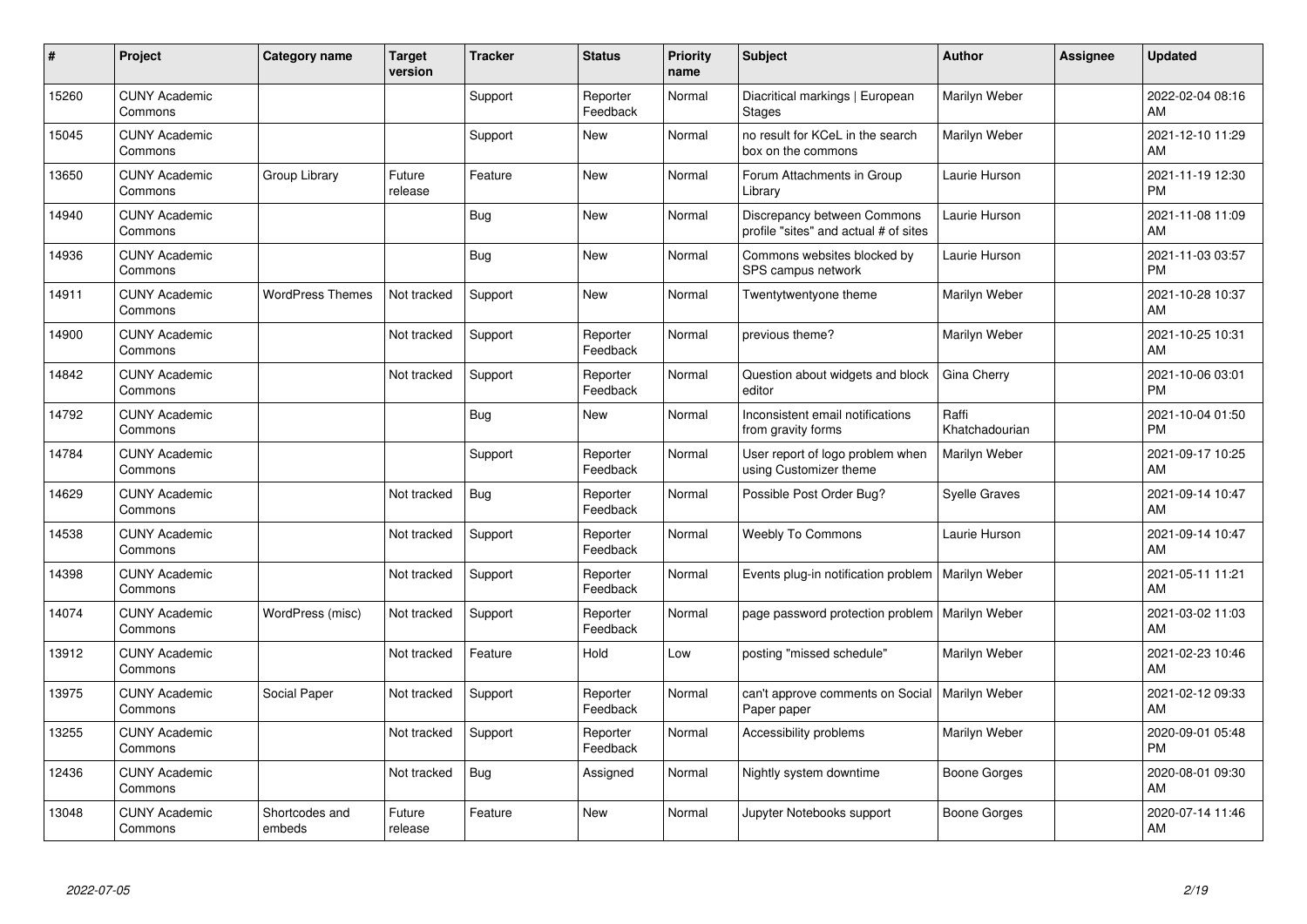| #     | Project                         | <b>Category name</b>      | <b>Target</b><br>version | <b>Tracker</b> | <b>Status</b>        | <b>Priority</b><br>name | <b>Subject</b>                                                                                | <b>Author</b>       | Assignee | <b>Updated</b>                |
|-------|---------------------------------|---------------------------|--------------------------|----------------|----------------------|-------------------------|-----------------------------------------------------------------------------------------------|---------------------|----------|-------------------------------|
| 13034 | <b>CUNY Academic</b><br>Commons |                           | Not tracked              | Support        | Reporter<br>Feedback | Normal                  | a site is asking people to join the<br>Commons to get a download                              | Marilyn Weber       |          | 2020-07-12 07:23<br>AM        |
| 12573 | <b>CUNY Academic</b><br>Commons | <b>WordPress Plugins</b>  | Future<br>release        | <b>Bug</b>     | <b>New</b>           | Normal                  | <b>CommentPress Core Issues</b>                                                               | scott voth          |          | 2020-03-24 04:32<br><b>PM</b> |
| 12360 | <b>CUNY Academic</b><br>Commons | <b>WordPress Themes</b>   | Not tracked              | Bug            | Reporter<br>Feedback | Normal                  | site just says "DANTE We are<br>currently in maintenance mode,<br>please check back shortly." | Marilyn Weber       |          | 2020-02-04 12:13<br><b>PM</b> |
| 12352 | <b>CUNY Academic</b><br>Commons |                           | Not tracked              | Support        | <b>New</b>           | Normal                  | "posts list" page builder block<br>option                                                     | Marilyn Weber       |          | 2020-02-03 01:29<br><b>PM</b> |
| 12350 | <b>CUNY Academic</b><br>Commons | <b>Blogs (BuddyPress)</b> | Not tracked              | Support        | Reporter<br>Feedback | Normal                  | URL creation problem                                                                          | Marilyn Weber       |          | 2020-02-03 11:27<br>AM        |
| 12328 | <b>CUNY Academic</b><br>Commons |                           | Not tracked              | Support        | New                  | Normal                  | Sign up Code for Non-CUNY<br>Faculty                                                          | Laurie Hurson       |          | 2020-01-28 10:25<br>AM        |
| 12198 | <b>CUNY Academic</b><br>Commons |                           | Not tracked              | Bug            | Reporter<br>Feedback | Normal                  | Duplicate listing in My Sites                                                                 | Tom Harbison        |          | 2019-12-09 05:50<br><b>PM</b> |
| 11519 | <b>CUNY Academic</b><br>Commons |                           | Not tracked              | Support        | Assigned             | Normal                  | comment option not appearing                                                                  | Marilyn Weber       |          | 2019-09-24 10:28<br>AM        |
| 11860 | <b>CUNY Academic</b><br>Commons | Registration              | Future<br>release        | Feature        | <b>New</b>           | Normal                  | <b>Ensure Students Are Aware They</b><br>Can Use Aliases At Registration                      | scott voth          |          | 2019-09-24 08:46<br>AM        |
| 11848 | <b>CUNY Academic</b><br>Commons |                           | Not tracked              | Support        | Hold                 | Normal                  | a Dean of Faculty wants to share<br>a large file                                              | Marilyn Weber       |          | 2019-09-24 08:44<br>AM        |
| 11788 | <b>CUNY Academic</b><br>Commons | <b>WordPress Plugins</b>  | Future<br>release        | Support        | Reporter<br>Feedback | Normal                  | Plugin Request - Browse Aloud                                                                 | scott voth          |          | 2019-09-24 08:42<br>AM        |
| 10273 | <b>CUNY Academic</b><br>Commons | Registration              | Not tracked              | Support        | Reporter<br>Feedback | Normal                  | users combining CF and campus<br>address                                                      | Marilyn Weber       |          | 2019-09-18 10:58<br>AM        |
| 11787 | <b>CUNY Academic</b><br>Commons |                           | Not tracked              | Support        | Reporter<br>Feedback | Normal                  | automated comments notifications<br>on ZenDesk                                                | Marilyn Weber       |          | 2019-08-26 06:18<br><b>PM</b> |
| 11771 | <b>CUNY Academic</b><br>Commons |                           | Not tracked              | Support        | Reporter<br>Feedback | Normal                  | post displays in sections                                                                     | Marilyn Weber       |          | 2019-08-20 10:34<br>AM        |
| 11556 | <b>CUNY Academic</b><br>Commons | Courses                   | Not tracked              | Bug            | Reporter<br>Feedback | Normal                  | Instructor name given in course<br>listing                                                    | <b>Tom Harbison</b> |          | 2019-06-25 04:12<br><b>PM</b> |
| 11509 | <b>CUNY Academic</b><br>Commons |                           | Not tracked              | Support        | Reporter<br>Feedback | Normal                  | deleted Page causing a Menu<br>problem?                                                       | Marilyn Weber       |          | 2019-06-04 09:54<br>AM        |
| 11415 | <b>CUNY Academic</b><br>Commons | <b>WordPress Plugins</b>  | Not tracked              | Bug            | Reporter<br>Feedback | Normal                  | Blog Subscriptions in Jetpack                                                                 | Laurie Hurson       |          | 2019-05-14 10:34<br>AM        |
| 11392 | <b>CUNY Academic</b><br>Commons |                           | Future<br>release        | Bug            | <b>New</b>           | Normal                  | Migrate users away from<br><b>StatPress</b>                                                   | <b>Boone Gorges</b> |          | 2019-04-23 03:53<br><b>PM</b> |
| 9720  | <b>CUNY Academic</b><br>Commons | Authentication            | Future<br>release        | Feature        | <b>New</b>           | Normal                  | The Commons should be an<br>oAuth provider                                                    | Boone Gorges        |          | 2019-03-01 02:04<br><b>PM</b> |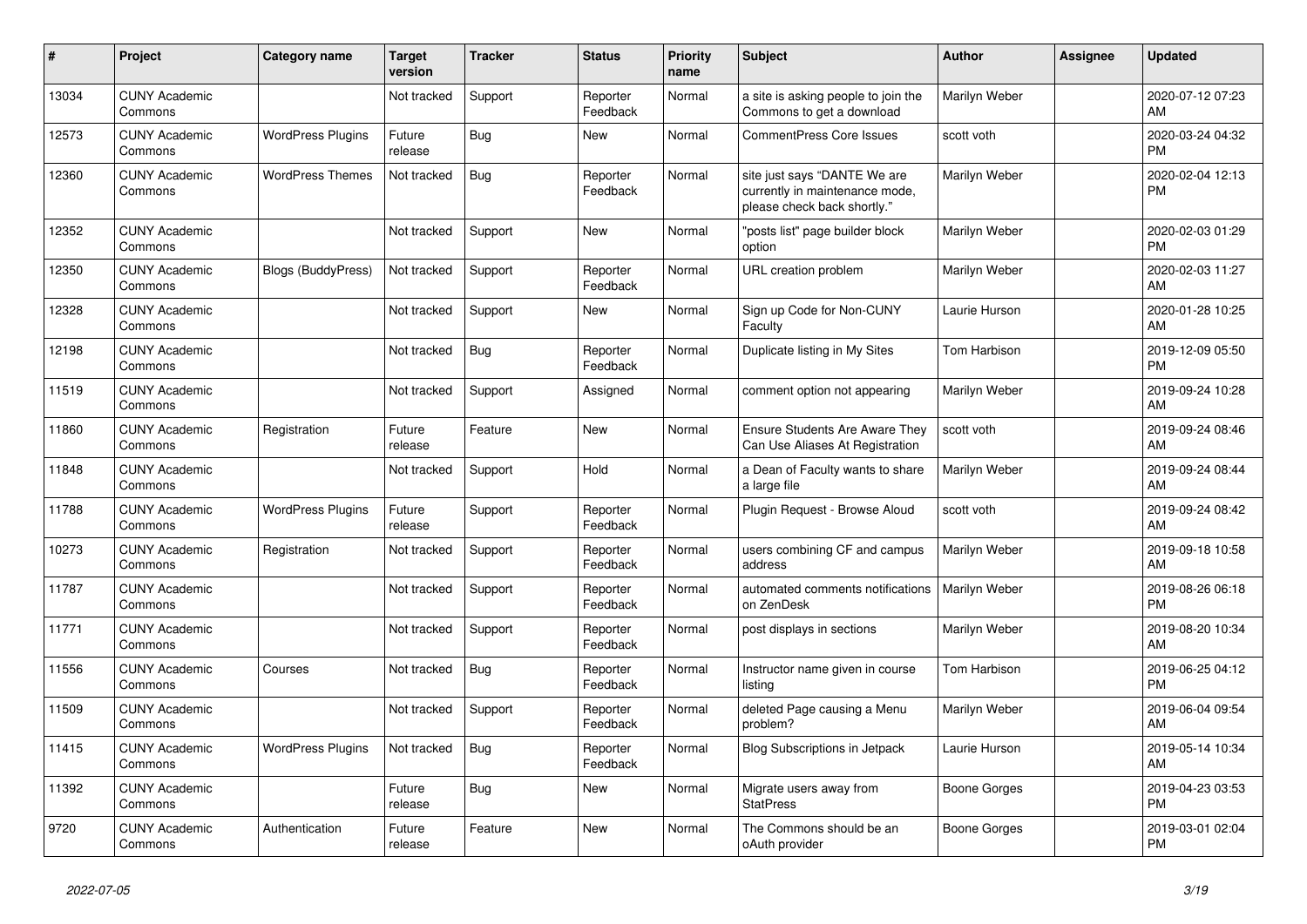| #     | Project                         | <b>Category name</b>       | <b>Target</b><br>version | <b>Tracker</b> | <b>Status</b>        | <b>Priority</b><br>name | Subject                                                                                                      | Author                  | <b>Assignee</b>   | <b>Updated</b>                |
|-------|---------------------------------|----------------------------|--------------------------|----------------|----------------------|-------------------------|--------------------------------------------------------------------------------------------------------------|-------------------------|-------------------|-------------------------------|
| 11120 | <b>CUNY Academic</b><br>Commons | <b>WordPress Plugins</b>   | Not tracked              | Bug            | Reporter<br>Feedback | Normal                  | Events Manager Events Not<br>Showing Up                                                                      | Mark Webb               |                   | 2019-02-27 04:10<br><b>PM</b> |
| 11131 | <b>CUNY Academic</b><br>Commons |                            | Future<br>release        | Feature        | Reporter<br>Feedback | Normal                  | Image Annotation Plugins                                                                                     | Laurie Hurson           |                   | 2019-02-26 11:33<br>AM        |
| 11077 | <b>CUNY Academic</b><br>Commons | Events                     | Not tracked              | Feature        | Reporter<br>Feedback | Normal                  | Show event category description<br>in event list view                                                        | Raffi<br>Khatchadourian |                   | 2019-02-12 10:38<br><b>PM</b> |
| 11024 | <b>CUNY Academic</b><br>Commons | WordPress (misc)           | Future<br>release        | Bug            | <b>New</b>           | Normal                  | Subsites should not show "you<br>should update your .htaccess<br>now" notice after permalink setting<br>save | <b>Boone Gorges</b>     |                   | 2019-01-28 01:35<br><b>PM</b> |
| 10982 | <b>CUNY Academic</b><br>Commons | Domain Mapping             | Not tracked              | Support        | Reporter<br>Feedback | Normal                  | <b>CNAME</b> question                                                                                        | scott voth              |                   | 2019-01-22 04:29<br><b>PM</b> |
| 10769 | <b>CUNY Academic</b><br>Commons | <b>WordPress Themes</b>    | Not tracked              | Bug            | Reporter<br>Feedback | Normal                  | 2011 Theme Sidebar                                                                                           | Mark Webb               |                   | 2018-12-04 04:09<br><b>PM</b> |
| 10657 | <b>CUNY Academic</b><br>Commons |                            | Not tracked              | Support        | Reporter<br>Feedback | Normal                  | child theme problems                                                                                         | Marilyn Weber           |                   | 2018-11-08 01:19<br><b>PM</b> |
| 5992  | <b>CUNY Academic</b><br>Commons | <b>Email Notifications</b> | Future<br>release        | Feature        | New                  | Normal                  | Changing the From line of<br>autogenerated blog emails                                                       | Marilyn Weber           |                   | 2018-09-27 05:19<br><b>PM</b> |
| 6356  | <b>CUNY Academic</b><br>Commons | <b>WordPress Plugins</b>   | Future<br>release        | Bug            | Reporter<br>Feedback | Low                     | Should Subscribe2 be<br>deprecated?                                                                          | Luke Waltzer            |                   | 2017-03-20 12:20<br><b>PM</b> |
| 6755  | <b>CUNY Academic</b><br>Commons | WordPress (misc)           | Future<br>release        | Bug            | <b>New</b>           | Normal                  | Cannot Deactivate Plugin                                                                                     | Laura Kane              |                   | 2016-11-16 01:12<br><b>PM</b> |
| 5199  | <b>CUNY Academic</b><br>Commons | Social Paper               | Future<br>release        | Feature        | <b>New</b>           | Normal                  | add tables to the SP editor                                                                                  | Marilyn Weber           |                   | 2016-10-24 11:27<br>AM        |
| 6332  | <b>CUNY Academic</b><br>Commons | WordPress (misc)           | Future<br>release        | Feature        | <b>New</b>           | Normal                  | Allow uploaded files to be marked<br>as private in an ad hoc way                                             | Boone Gorges            |                   | 2016-10-17 11:41<br><b>PM</b> |
| 5489  | <b>CUNY Academic</b><br>Commons | Social Paper               | Future<br>release        | Feature        | <b>New</b>           | Normal                  | Asc/desc sorting for Social Paper<br>directories                                                             | Boone Gorges            |                   | 2016-04-21 10:06<br><b>PM</b> |
| 5488  | <b>CUNY Academic</b><br>Commons | Social Paper               | Future<br>release        | Bug            | <b>New</b>           | Normal                  | Add a "last edited by" field to<br>Social Paper group directories                                            | <b>Boone Gorges</b>     |                   | 2016-04-21 10:05<br><b>PM</b> |
| 5205  | <b>CUNY Academic</b><br>Commons | Social Paper               | Future<br>release        | Feature        | New                  | Normal                  | Social Paper folders                                                                                         | Marilyn Weber           |                   | 2016-02-11 10:24<br><b>PM</b> |
| 364   | <b>CUNY Academic</b><br>Commons | <b>WordPress Plugins</b>   | Future<br>release        | Feature        | New                  | Normal                  | <b>Bulletin Board</b>                                                                                        | Matt Gold               |                   | 2015-01-05 08:50<br>PM        |
| 2576  | <b>NYCDH Community</b><br>Site  |                            |                          | Bug            | Hold                 | Low                     | Test Next Button in Javascript<br><b>Tutorial Under Activities</b>                                           | <b>Mark Newton</b>      | Alex Gil          | 2013-05-18 02:55<br><b>PM</b> |
| 2577  | <b>NYCDH Community</b><br>Site  |                            |                          | Feature        | Assigned             | Low                     | Investigate Potential to Add Links<br>to the Forum                                                           | <b>Mark Newton</b>      | Alex Gil          | 2013-05-16 09:40<br><b>PM</b> |
| 11968 | JustPublics@365<br>MediaCamp    |                            |                          | Feature        | New                  | Normal                  | Nanoscience Retractable Display<br>Unit                                                                      | Donald Cherry           | Bonnie<br>Eissner | 2021-02-19 08:50<br>AM        |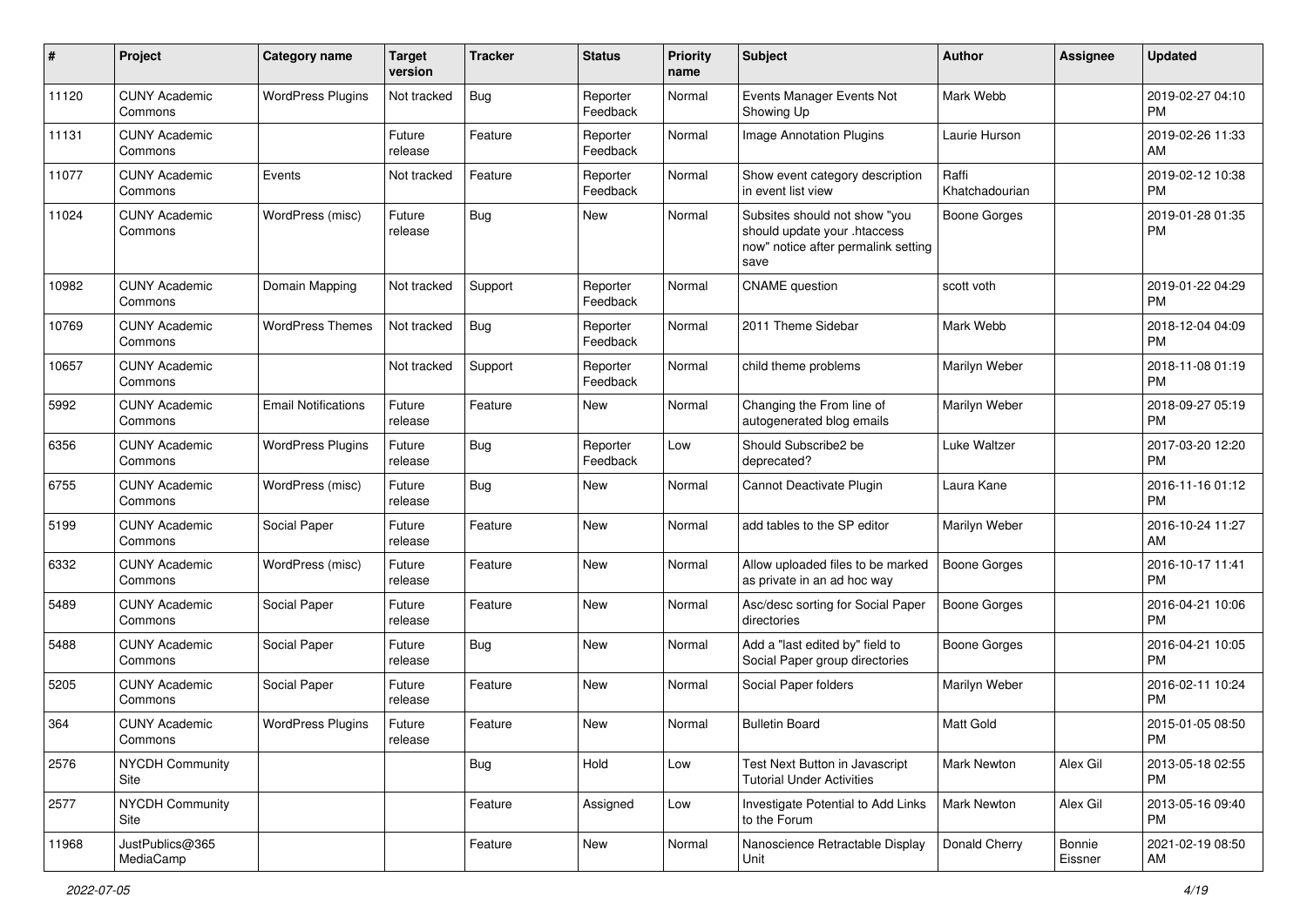| #     | Project                         | <b>Category name</b>       | <b>Target</b><br>version | <b>Tracker</b> | <b>Status</b>        | <b>Priority</b><br>name | <b>Subject</b>                                                                             | Author                  | <b>Assignee</b> | <b>Updated</b>                |
|-------|---------------------------------|----------------------------|--------------------------|----------------|----------------------|-------------------------|--------------------------------------------------------------------------------------------|-------------------------|-----------------|-------------------------------|
| 16199 | <b>CUNY Academic</b><br>Commons | <b>Directories</b>         | 2.0.3                    | <b>Bug</b>     | New                  | Normal                  | Removed "Semester" Filter from<br><b>Courses Directory</b>                                 | Laurie Hurson           | Boone<br>Gorges | 2022-06-29 11:32<br>AM        |
| 12121 | <b>CUNY Academic</b><br>Commons | <b>WordPress Plugins</b>   | 2.0.3                    | Feature        | Reporter<br>Feedback | Normal                  | Embedding H5P Iframes on<br>Commons Site                                                   | Laurie Hurson           | Boone<br>Gorges | 2022-06-29 11:32<br>AM        |
| 16307 | <b>CUNY Academic</b><br>Commons |                            |                          | Bug            | New                  | Normal                  | Add brief messaging to<br>accept/decline group membership<br>requests                      | Matt Gold               | Boone<br>Gorges | 2022-06-27 06:13<br><b>PM</b> |
| 15604 | <b>CUNY Academic</b><br>Commons | <b>Email Notifications</b> | Future<br>release        | Feature        | Assigned             | Normal                  | Restructure Commons Group<br>Digest Email Messages                                         | Matt Gold               | Boone<br>Gorges | 2022-05-26 10:45<br>AM        |
| 15883 | <b>CUNY Academic</b><br>Commons |                            | 2.1.0                    | Feature        | New                  | Normal                  | Release BPGES update                                                                       | Boone Gorges            | Boone<br>Gorges | 2022-05-26 10:39<br>AM        |
| 15210 | <b>CUNY Academic</b><br>Commons | Analytics                  | Not tracked              | Design/UX      | New                  | Normal                  | Google Analytics improvements                                                              | Colin McDonald          | Boone<br>Gorges | 2022-05-24 10:47<br>AM        |
| 16092 | <b>CUNY Academic</b><br>Commons |                            | Future<br>release        | Feature        | Hold                 | Normal                  | Don't show main site in Site<br>search results                                             | Boone Gorges            | Boone<br>Gorges | 2022-05-17 03:12<br><b>PM</b> |
| 8835  | <b>CUNY Academic</b><br>Commons | <b>Blogs (BuddyPress)</b>  | Future<br>release        | Feature        | New                  | Normal                  | Extend cuny is shortlinks to sites                                                         | Luke Waltzer            | Boone<br>Gorges | 2022-04-26 11:59<br>AM        |
| 8900  | <b>CUNY Academic</b><br>Commons | Accessibility              | Future<br>release        | Feature        | Assigned             | Normal                  | Look into tools to enforce<br>accessibility in WP environment                              | <b>Matt Gold</b>        | Boone<br>Gorges | 2022-04-26 11:59<br>AM        |
| 8901  | <b>CUNY Academic</b><br>Commons | Accessibility              | Future<br>release        | Feature        | Assigned             | Normal                  | Theme analysis for accessibility                                                           | <b>Matt Gold</b>        | Boone<br>Gorges | 2022-04-26 11:59<br>AM        |
| 15767 | <b>CUNY Academic</b><br>Commons | WordPress (misc)           |                          | Support        | New                  | Normal                  | Site loading slowly                                                                        | scott voth              | Boone<br>Gorges | 2022-04-04 08:56<br><b>PM</b> |
| 15242 | <b>CUNY Academic</b><br>Commons | Performance                | Not tracked              | Bug            | Reporter<br>Feedback | Normal                  | Slugist site                                                                               | Raffi<br>Khatchadourian | Boone<br>Gorges | 2022-02-07 11:14<br>AM        |
| 14504 | <b>CUNY Academic</b><br>Commons |                            | Not tracked              | Publicity      | Reporter<br>Feedback | Normal                  | Adding showcases to home page<br>menu                                                      | Laurie Hurson           | Boone<br>Gorges | 2022-01-19 03:26<br><b>PM</b> |
| 14184 | <b>CUNY Academic</b><br>Commons | <b>Public Portfolio</b>    | Future<br>release        | Feature        | New                  | Normal                  | Centralized mechanism for storing<br>Campus affiliations                                   | Boone Gorges            | Boone<br>Gorges | 2022-01-04 11:35<br>AM        |
| 14908 | <b>CUNY Academic</b><br>Commons | Performance                |                          | Bug            | New                  | Normal                  | Stale object cache on cdev                                                                 | Raymond Hoh             | Boone<br>Gorges | 2021-12-07 09:45<br>AM        |
| 14987 | <b>CUNY Academic</b><br>Commons | <b>WordPress Plugins</b>   | Future<br>release        | <b>Bug</b>     | New                  | Normal                  | Elementor update causes<br>database freeze-up                                              | <b>Boone Gorges</b>     | Boone<br>Gorges | 2021-11-29 12:02<br><b>PM</b> |
| 10226 | <b>CUNY Academic</b><br>Commons | Courses                    | Future<br>release        | Feature        | New                  | Normal                  | Add "My Courses" to drop down<br>list                                                      | scott voth              | Boone<br>Gorges | 2021-11-19 12:42<br><b>PM</b> |
| 13835 | <b>CUNY Academic</b><br>Commons | WordPress (misc)           | Future<br>release        | Feature        | New                  | Normal                  | Allow OneSearch widget to have<br>'CUNY' as campus                                         | Boone Gorges            | Boone<br>Gorges | 2021-11-19 12:39<br><b>PM</b> |
| 14309 | <b>CUNY Academic</b><br>Commons | Group Library              | Future<br>release        | Feature        | New                  | Normal                  | Better handling of<br>bp_group_document file download<br>attempts when file is not present | Boone Gorges            | Boone<br>Gorges | 2021-11-19 12:28<br>PM        |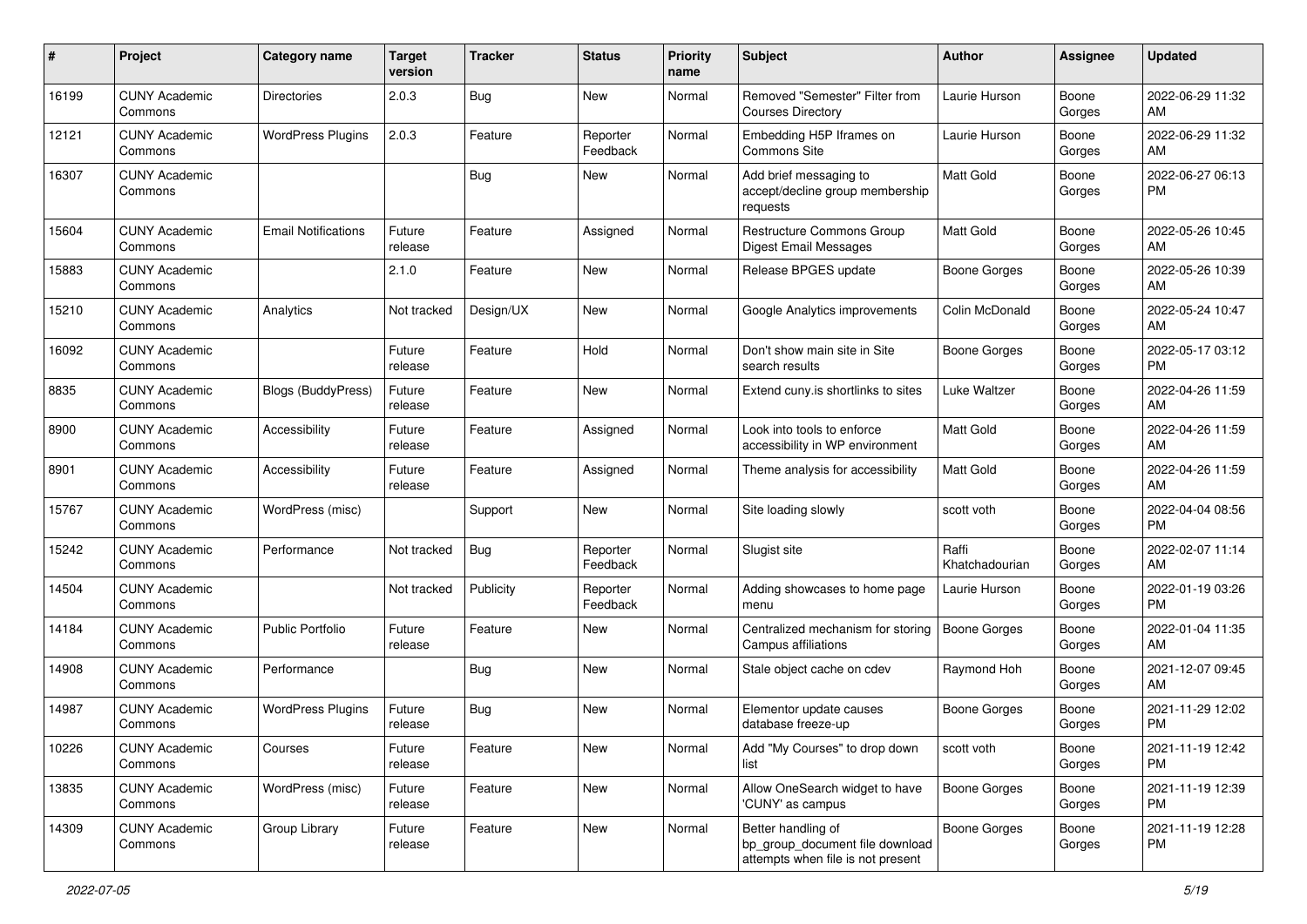| #     | Project                         | <b>Category name</b>       | <b>Target</b><br>version | <b>Tracker</b> | <b>Status</b>        | <b>Priority</b><br>name | <b>Subject</b>                                                                      | <b>Author</b>       | Assignee        | <b>Updated</b>                |
|-------|---------------------------------|----------------------------|--------------------------|----------------|----------------------|-------------------------|-------------------------------------------------------------------------------------|---------------------|-----------------|-------------------------------|
| 12042 | <b>CUNY Academic</b><br>Commons | <b>Email Notifications</b> | Future<br>release        | Feature        | New                  | Normal                  | Improved error logging for BPGES<br>send queue                                      | Boone Gorges        | Boone<br>Gorges | 2021-11-19 12:25<br><b>PM</b> |
| 13949 | <b>CUNY Academic</b><br>Commons |                            | Not tracked              | Bug            | New                  | Normal                  | Continued debugging of runaway<br>MySQL connections                                 | <b>Matt Gold</b>    | Boone<br>Gorges | 2021-09-14 10:42<br>AM        |
| 14483 | <b>CUNY Academic</b><br>Commons | WordPress - Media          | Not tracked              | Bug            | Reporter<br>Feedback | Normal                  | Wordpress PDF Embed Stopped<br>Working after JITP Media Clone                       | Patrick DeDauw      | Boone<br>Gorges | 2021-05-20 01:51<br><b>PM</b> |
| 14113 | <b>CUNY Academic</b><br>Commons | WordPress (misc)           | Future<br>release        | Bug            | Hold                 | Normal                  | Block Editor Not Working on this<br>page - Json error                               | scott voth          | Boone<br>Gorges | 2021-03-05 11:01<br>AM        |
| 13466 | <b>CUNY Academic</b><br>Commons | Cavalcade                  | Future<br>release        | Feature        | New                  | Normal                  | Automated cleanup for duplicate<br>Cavalcade tasks                                  | Boone Gorges        | Boone<br>Gorges | 2020-10-13 05:24<br><b>PM</b> |
| 13370 | <b>CUNY Academic</b><br>Commons | Group Library              | Future<br>release        | Feature        | New                  | Normal                  | Library bulk deletion and folder<br>editing                                         | Colin McDonald      | Boone<br>Gorges | 2020-10-13 10:41<br>AM        |
| 3002  | <b>CUNY Academic</b><br>Commons | Search                     | Future<br>release        | Feature        | Assigned             | Normal                  | Overhaul CAC search by using<br>external search appliance                           | Boone Gorges        | Boone<br>Gorges | 2020-07-15 03:05<br><b>PM</b> |
| 12911 | <b>CUNY Academic</b><br>Commons |                            | Not tracked              | Feature        | <b>New</b>           | Normal                  | Block access to xmlrpc.php based<br>on User-Agent                                   | Boone Gorges        | Boone<br>Gorges | 2020-06-09 05:12<br><b>PM</b> |
| 12438 | <b>CUNY Academic</b><br>Commons | Courses                    | Not tracked              | Bug            | New                  | Normal                  | Site appearing twice                                                                | Laurie Hurson       | Boone<br>Gorges | 2020-02-18 01:34<br><b>PM</b> |
| 12091 | <b>CUNY Academic</b><br>Commons | <b>Group Files</b>         | Future<br>release        | Feature        | New                  | Normal                  | Improved pre-upload file validation<br>for bp-group-documents                       | <b>Boone Gorges</b> | Boone<br>Gorges | 2019-11-14 01:21<br><b>PM</b> |
| 11945 | <b>CUNY Academic</b><br>Commons | Reckoning                  | Future<br>release        | Feature        | Reporter<br>Feedback | Normal                  | Add Comments bubble to<br>Reckoning views                                           | Boone Gorges        | Boone<br>Gorges | 2019-11-12 05:14<br><b>PM</b> |
| 8836  | <b>CUNY Academic</b><br>Commons | <b>Blogs (BuddyPress)</b>  | Future<br>release        | Feature        | Assigned             | Normal                  | Redesign site launch process                                                        | <b>Matt Gold</b>    | Boone<br>Gorges | 2019-10-03 02:49<br><b>PM</b> |
| 10678 | <b>CUNY Academic</b><br>Commons |                            | Not tracked              | <b>Bug</b>     | Reporter<br>Feedback | High                    | Newsletter Plugin Not Sending<br><b>Out Newsletters</b>                             | Mark Webb           | Boone<br>Gorges | 2019-09-16 09:38<br><b>PM</b> |
| 11531 | <b>CUNY Academic</b><br>Commons | Events                     | Future<br>release        | Feature        | New                  | Normal                  | Main Events calendar should<br>include non-public events that<br>user has access to | scott voth          | Boone<br>Gorges | 2019-06-11 10:00<br>AM        |
| 11496 | <b>CUNY Academic</b><br>Commons | <b>Public Portfolio</b>    | 1.15.2                   | Support        | New                  | Normal                  | Replace Twitter Icon on Member<br>Portfolio page                                    | scott voth          | Boone<br>Gorges | 2019-06-06 01:03<br>PM        |
| 11386 | <b>CUNY Academic</b><br>Commons | WordPress - Media          | Not tracked              | Support        | Reporter<br>Feedback | Normal                  | disappearing images                                                                 | scott voth          | Boone<br>Gorges | 2019-05-14 10:32<br>AM        |
| 11449 | <b>CUNY Academic</b><br>Commons | WordPress - Media          | Not tracked              | Support        | Reporter<br>Feedback | Normal                  | Cloning Media Library for JITP<br>from Staging to Production Site                   | Patrick DeDauw      | Boone<br>Gorges | 2019-05-13 12:00<br><b>PM</b> |
| 10794 | <b>CUNY Academic</b><br>Commons | Performance                | Not tracked              | <b>Bug</b>     | New                  | Normal                  | Memcached connection<br>occasionally breaks                                         | Boone Gorges        | Boone<br>Gorges | 2018-12-06 03:30<br><b>PM</b> |
| 9926  | <b>CUNY Academic</b><br>Commons | <b>WordPress Plugins</b>   | Future<br>release        | Bug            | <b>New</b>           | Normal                  | twitter-mentions-as-comments<br>cron jobs can run long                              | Boone Gorges        | Boone<br>Gorges | 2018-10-24 12:34<br><b>PM</b> |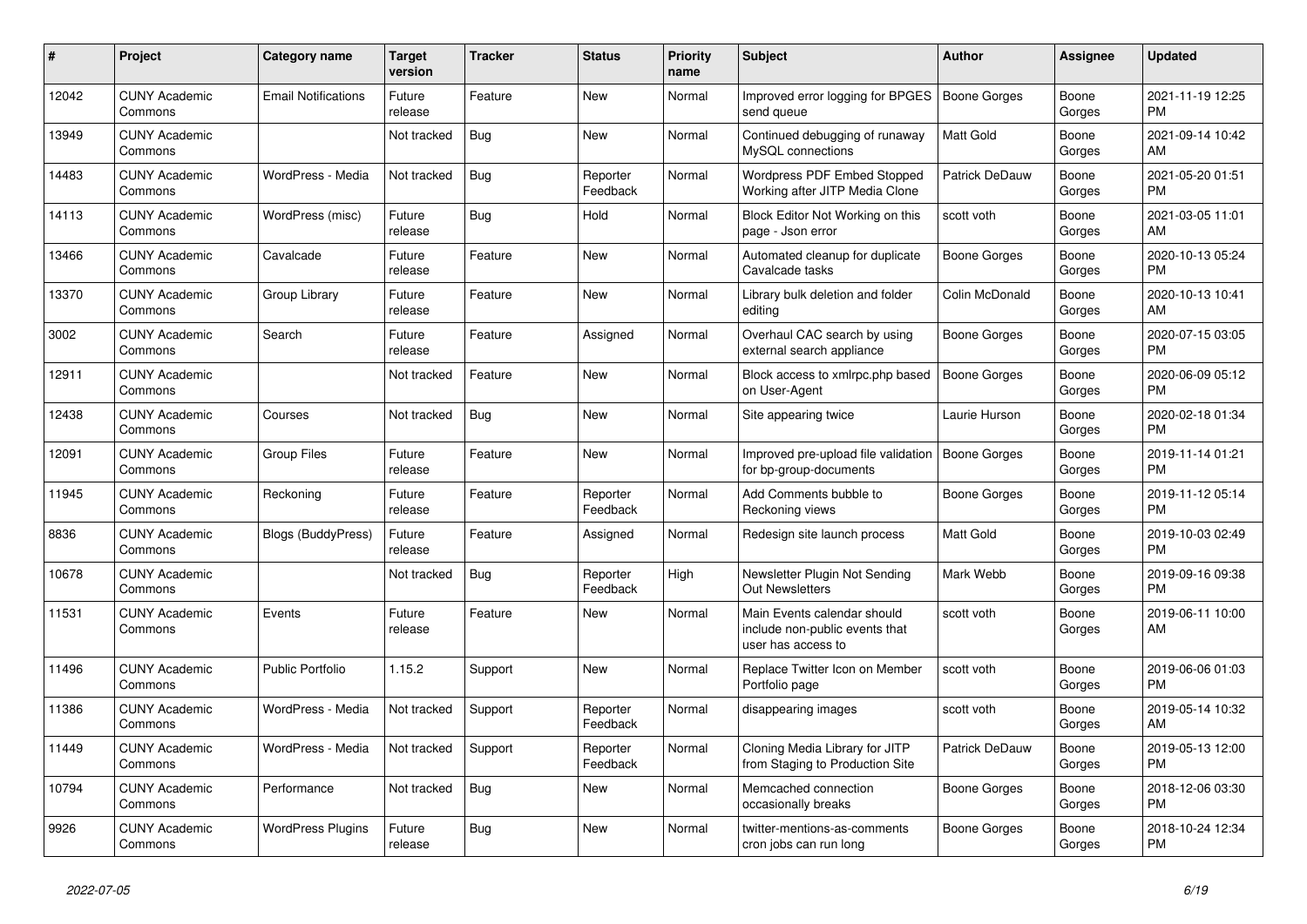| #     | Project                         | <b>Category name</b>       | <b>Target</b><br>version | <b>Tracker</b> | <b>Status</b>        | <b>Priority</b><br>name | <b>Subject</b>                                                                                  | <b>Author</b>     | <b>Assignee</b> | <b>Updated</b>                |
|-------|---------------------------------|----------------------------|--------------------------|----------------|----------------------|-------------------------|-------------------------------------------------------------------------------------------------|-------------------|-----------------|-------------------------------|
| 9289  | <b>CUNY Academic</b><br>Commons | <b>WordPress Plugins</b>   | Future<br>release        | <b>Bug</b>     | Reporter<br>Feedback | Normal                  | Email Users Plugin                                                                              | Laurie Hurson     | Boone<br>Gorges | 2018-10-24 12:34<br>PM.       |
| 10368 | <b>CUNY Academic</b><br>Commons |                            | Future<br>release        | Feature        | Assigned             | Normal                  | Use ORCID data to populate<br>academic profile page                                             | Stephen Francoeur | Boone<br>Gorges | 2018-09-25 01:53<br><b>PM</b> |
| 9947  | <b>CUNY Academic</b><br>Commons | <b>WordPress Plugins</b>   | Future<br>release        | Feature        | Reporter<br>Feedback | Normal                  | Install H5P quiz plugin                                                                         | Matt Gold         | Boone<br>Gorges | 2018-09-11 11:01<br>AM        |
| 9979  | <b>CUNY Academic</b><br>Commons | <b>Email Notifications</b> | Not tracked              | Bug            | Reporter<br>Feedback | Normal                  | Reports of slow email activation<br>emails                                                      | <b>Matt Gold</b>  | Boone<br>Gorges | 2018-08-29 09:40<br><b>PM</b> |
| 10040 | <b>CUNY Academic</b><br>Commons | WordPress (misc)           | Not tracked              | <b>Bug</b>     | Reporter<br>Feedback | Normal                  | User doesn't see full list of themes                                                            | Matt Gold         | Boone<br>Gorges | 2018-07-25 10:12<br>AM        |
| 9941  | <b>CUNY Academic</b><br>Commons | Wiki                       | Not tracked              | Support        | Assigned             | Normal                  | Wiki functionality                                                                              | <b>Matt Gold</b>  | Boone<br>Gorges | 2018-06-26 10:57<br>AM        |
| 9515  | <b>CUNY Academic</b><br>Commons | <b>WordPress Plugins</b>   | Not tracked              | Bug            | Reporter<br>Feedback | Normal                  | Text to Speech plugin - "More<br>Slowly" checkbox not working                                   | scott voth        | Boone<br>Gorges | 2018-06-13 02:26<br><b>PM</b> |
| 9895  | <b>CUNY Academic</b><br>Commons | Onboarding                 | Future<br>release        | Feature        | Assigned             | Normal                  | Add "Accept Invitation"<br>link/button/function to Group<br>and/or Site invitation emails?      | Luke Waltzer      | Boone<br>Gorges | 2018-06-07 12:42<br><b>PM</b> |
| 3768  | <b>CUNY Academic</b><br>Commons | <b>Public Portfolio</b>    | Future<br>release        | Feature        | Assigned             | Normal                  | Institutions/Past positions on<br>public portfolios                                             | <b>Matt Gold</b>  | Boone<br>Gorges | 2018-04-23 10:44<br>AM        |
| 7981  | <b>CUNY Academic</b><br>Commons | Social Paper               | Future<br>release        | Bug            | New                  | Normal                  | Social Paper comments should<br>not go to spam                                                  | Luke Waltzer      | Boone<br>Gorges | 2018-04-16 03:52<br><b>PM</b> |
| 7663  | <b>CUNY Academic</b><br>Commons | Social Paper               | Future<br>release        | Bug            | New                  | Normal                  | Social Paper notifications not<br>formatted correctly on secondary<br>sites                     | Boone Gorges      | Boone<br>Gorges | 2018-04-16 03:52<br><b>PM</b> |
| 9207  | <b>CUNY Academic</b><br>Commons |                            | Future<br>release        | Support        | Reporter<br>Feedback | Normal                  | display dashboards made in<br>Tableau?                                                          | Marilyn Weber     | Boone<br>Gorges | 2018-04-10 10:42<br>AM        |
| 7022  | <b>CUNY Academic</b><br>Commons | Announcements              | Future<br>release        | Bug            | New                  | Normal                  | Sitewide announcements should<br>be displayed on, and dismissable<br>from, mapped domains       | Boone Gorges      | Boone<br>Gorges | 2018-03-22 10:18<br>AM        |
| 9211  | <b>CUNY Academic</b><br>Commons | <b>WordPress Plugins</b>   | Future<br>release        | Support        | Reporter<br>Feedback | Normal                  | Auto-Role Setting in Forum Plugin<br><b>Causing Some Confusion</b>                              | Luke Waltzer      | Boone<br>Gorges | 2018-03-13 11:44<br>AM        |
| 3580  | <b>CUNY Academic</b><br>Commons | Group Blogs                | Future<br>release        | Feature        | New                  | Normal                  | Multiple blogs per group                                                                        | Boone Gorges      | Boone<br>Gorges | 2018-02-20 02:02<br><b>PM</b> |
| 3615  | <b>CUNY Academic</b><br>Commons | Redmine                    | Not tracked              | Feature        | New                  | Low                     | Create Redmine issues via email                                                                 | Dominic Giglio    | Boone<br>Gorges | 2017-11-16 11:36<br>AM        |
| 8675  | <b>CUNY Academic</b><br>Commons | User Onboarding            | Future<br>release        | <b>Bug</b>     | Reporter<br>Feedback | Low                     | Add new User search screen calls<br>for the input of email address but<br>doesn't work with one | Paul Hebert       | Boone<br>Gorges | 2017-10-11 11:17<br>AM        |
| 8756  | <b>CUNY Academic</b><br>Commons | Group Blogs                | Future<br>release        | Feature        | Hold                 | Normal                  | Connect multiple blogs to one<br>group?                                                         | Matt Gold         | Boone<br>Gorges | 2017-09-30 10:42<br>AM        |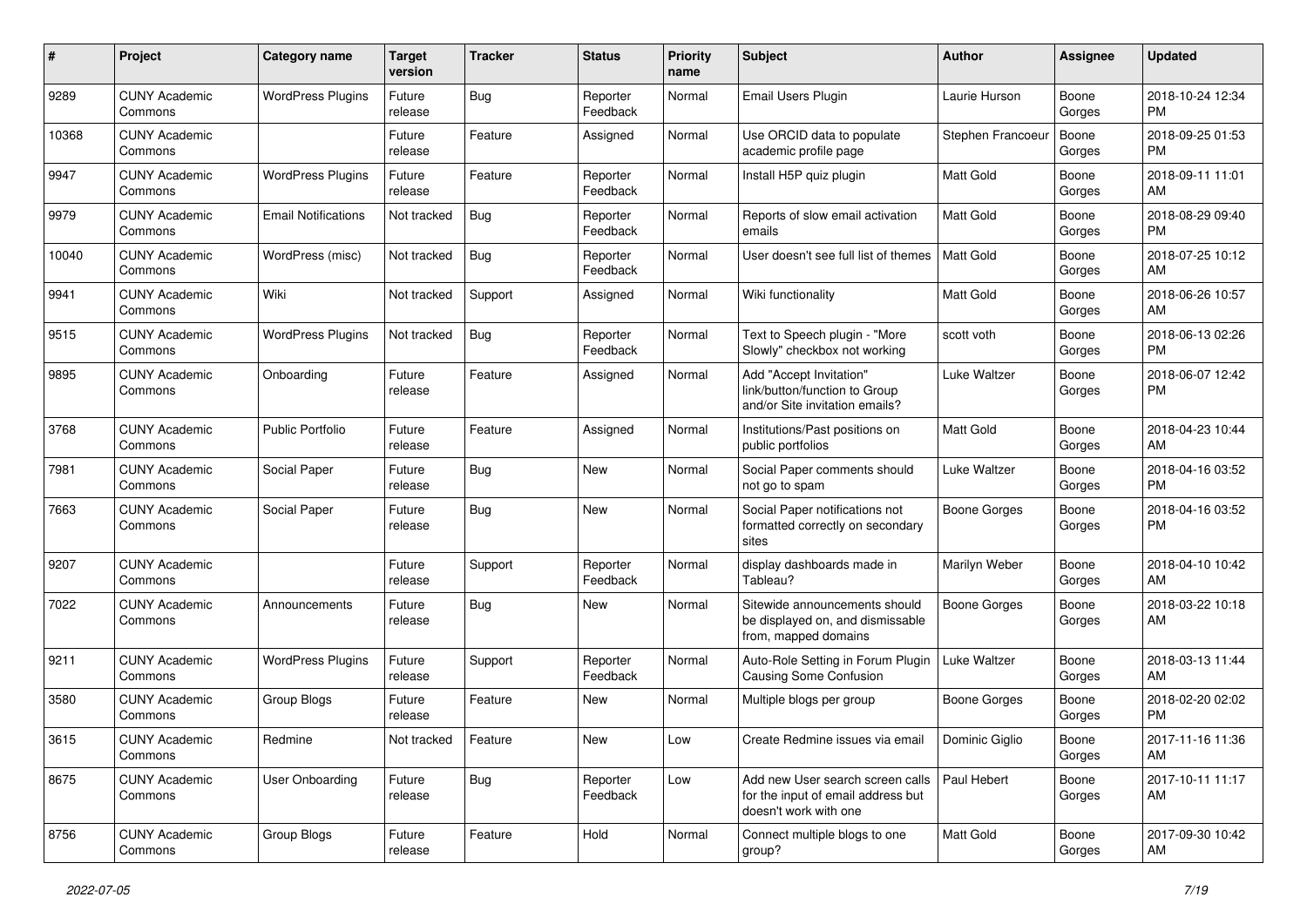| #    | Project                         | <b>Category name</b>           | <b>Target</b><br>version | <b>Tracker</b> | <b>Status</b>        | Priority<br>name | <b>Subject</b>                                                                    | Author                  | <b>Assignee</b> | <b>Updated</b>                |
|------|---------------------------------|--------------------------------|--------------------------|----------------|----------------------|------------------|-----------------------------------------------------------------------------------|-------------------------|-----------------|-------------------------------|
| 4481 | <b>CUNY Academic</b><br>Commons | Events                         | Future<br>release        | Feature        | New                  | Normal           | Group admins/mods should have<br>the ability to unlink an event from<br>the group | <b>Boone Gorges</b>     | Boone<br>Gorges | 2017-04-24 03:53<br><b>PM</b> |
| 4980 | <b>CUNY Academic</b><br>Commons | Home Page                      | Future<br>release        | Feature        | Assigned             | Normal           | CAC Featured Content -- Adding<br>Randomization                                   | <b>Matt Gold</b>        | Boone<br>Gorges | 2016-12-12 03:01<br>PM.       |
| 5234 | <b>CUNY Academic</b><br>Commons | Membership                     | Future<br>release        | Feature        | Assigned             | Normal           | Write Unconfirmed patch for WP                                                    | <b>Boone Gorges</b>     | Boone<br>Gorges | 2016-10-24 11:18<br>AM        |
| 6389 | <b>CUNY Academic</b><br>Commons | <b>BuddyPress Docs</b>         | Future<br>release        | Feature        | New                  | Low              | Make Discussion Area Visible<br>When Editing a Doc                                | Luke Waltzer            | Boone<br>Gorges | 2016-10-21 04:16<br><b>PM</b> |
| 1417 | <b>CUNY Academic</b><br>Commons | <b>BuddyPress Docs</b>         | Future<br>release        | Feature        | Assigned             | Low              | <b>Bulk actions for BuddyPress Docs</b>                                           | Boone Gorges            | Boone<br>Gorges | 2016-10-17 10:41<br><b>PM</b> |
| 5182 | <b>CUNY Academic</b><br>Commons | Social Paper                   | Future<br>release        | Design/UX      | New                  | Normal           | "Publishing" a private paper on<br>social paper?                                  | Raffi<br>Khatchadourian | Boone<br>Gorges | 2016-10-13 04:12<br><b>PM</b> |
| 4903 | <b>CUNY Academic</b><br>Commons | Events                         | Future<br>release        | Design/UX      | Assigned             | Normal           | Improving visual appearance of<br>event calendars                                 | <b>Matt Gold</b>        | Boone<br>Gorges | 2016-10-13 11:51<br>AM        |
| 5696 | <b>CUNY Academic</b><br>Commons | Events                         | Future<br>release        | Feature        | Assigned             | Normal           | Events Calendar - display options<br>/ calendar aggregation                       | <b>Matt Gold</b>        | Boone<br>Gorges | 2016-10-13 11:44<br>AM        |
| 6014 | <b>CUNY Academic</b><br>Commons | Publicity                      | Future<br>release        | Publicity      | Reporter<br>Feedback | Normal           | Google search listing                                                             | <b>Matt Gold</b>        | Boone<br>Gorges | 2016-09-21 03:48<br><b>PM</b> |
| 5052 | <b>CUNY Academic</b><br>Commons | Social Paper                   | Future<br>release        | Feature        | New                  | Low              | Sentence by sentence or line by<br>line comments (SP suggestion #3)               | Marilyn Weber           | Boone<br>Gorges | 2016-02-11 10:24<br><b>PM</b> |
| 3230 | <b>CUNY Academic</b><br>Commons | Internal Tools and<br>Workflow | Not tracked              | Feature        | Assigned             | High             | Scripts for quicker<br>provisioning/updating of<br>development environments       | Boone Gorges            | Boone<br>Gorges | 2016-01-26 04:54<br>PM        |
| 1167 | <b>CUNY Academic</b><br>Commons | Email Invitations              | Future<br>release        | Feature        | New                  | Low              | Allow email invitations to be resent                                              | Boone Gorges            | Boone<br>Gorges | 2015-11-12 12:53<br>AM        |
| 554  | <b>CUNY Academic</b><br>Commons | BuddyPress (misc)              | Future<br>release        | Feature        | Assigned             | Normal           | Add Trackback notifications to<br>site-wide activity feed                         | Matt Gold               | Boone<br>Gorges | 2015-11-09 06:19<br>PM        |
| 287  | <b>CUNY Academic</b><br>Commons | WordPress (misc)               | Future<br>release        | Feature        | Assigned             | Normal           | Create troubleshooting tool for<br>account sign-up                                | <b>Matt Gold</b>        | Boone<br>Gorges | 2015-11-09 06:17<br><b>PM</b> |
| 2523 | <b>CUNY Academic</b><br>Commons | <b>BuddyPress Docs</b>         | Future<br>release        | Feature        | Assigned             | Normal           | Allow Users to Upload Images to<br><b>BP</b> Docs                                 | <b>Matt Gold</b>        | Boone<br>Gorges | 2015-11-09 06:14<br><b>PM</b> |
| 1744 | <b>CUNY Academic</b><br>Commons | <b>BuddyPress Docs</b>         | Future<br>release        | Feature        | Assigned             | Normal           | Spreadsheet-style Docs                                                            | <b>Boone Gorges</b>     | Boone<br>Gorges | 2015-11-09 06:13<br>PM        |
| 1460 | <b>CUNY Academic</b><br>Commons | Analytics                      | Future<br>release        | Feature        | Assigned             | Normal           | Update System Report                                                              | <b>Brian Foote</b>      | Boone<br>Gorges | 2015-11-09 06:13<br><b>PM</b> |
| 2610 | <b>CUNY Academic</b><br>Commons | Group Invitations              | Future<br>release        | Feature        | Assigned             | Low              | Request: Custom invitation<br>message to group invites                            | local admin             | Boone<br>Gorges | 2015-11-09 06:13<br><b>PM</b> |
| 2325 | <b>CUNY Academic</b><br>Commons | BuddyPress (misc)              | Future<br>release        | Feature        | Assigned             | Low              | Profile should have separate fields   local admin<br>for first/last names         |                         | Boone<br>Gorges | 2015-11-09 06:09<br><b>PM</b> |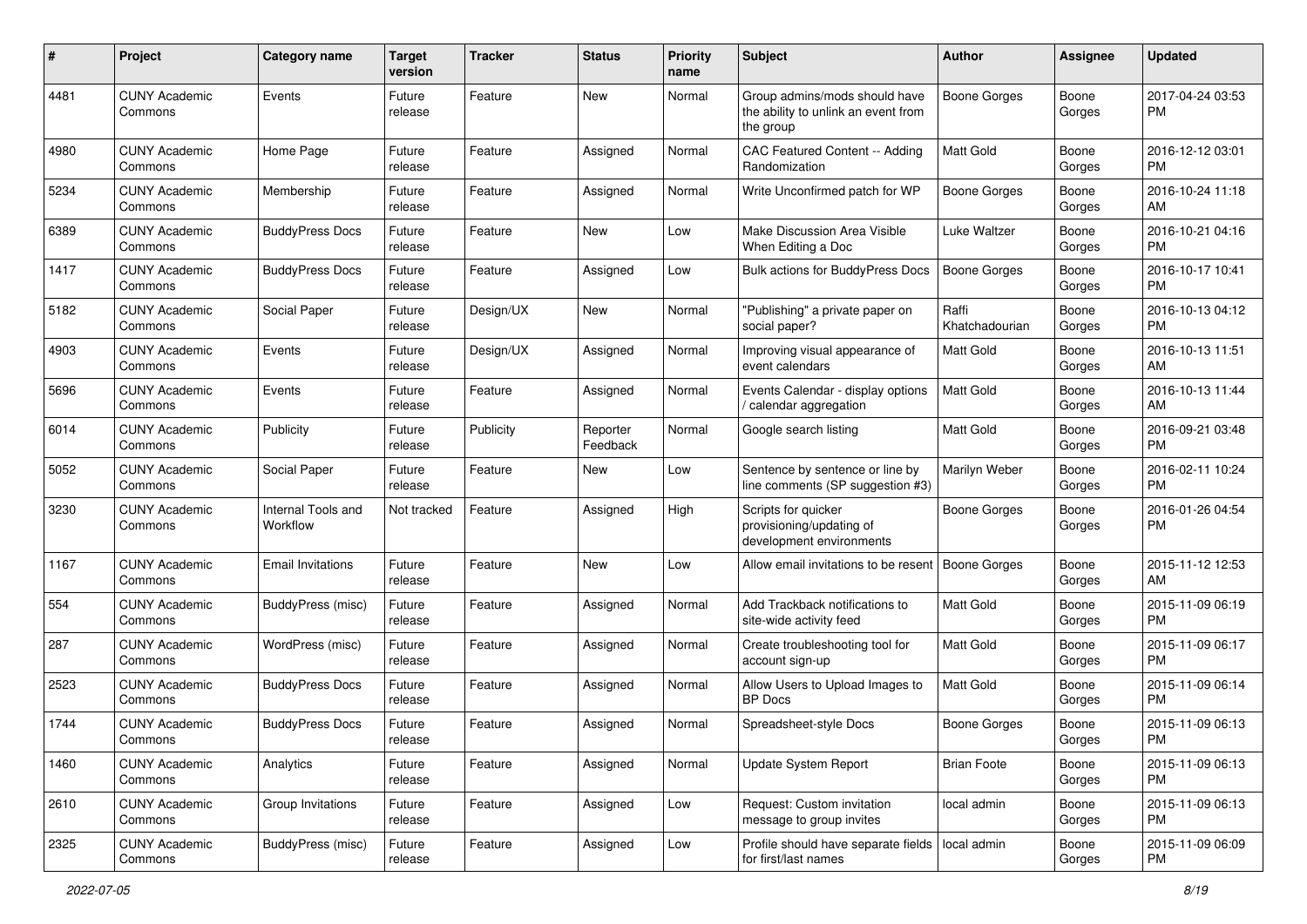| #    | Project                         | <b>Category name</b>     | <b>Target</b><br>version | <b>Tracker</b> | <b>Status</b>       | <b>Priority</b><br>name | <b>Subject</b>                                                                 | Author              | <b>Assignee</b> | <b>Updated</b>                |
|------|---------------------------------|--------------------------|--------------------------|----------------|---------------------|-------------------------|--------------------------------------------------------------------------------|---------------------|-----------------|-------------------------------|
| 2013 | <b>CUNY Academic</b><br>Commons | <b>Public Portfolio</b>  | Future<br>release        | Feature        | Assigned            | Low                     | Have Profile Privacy Options show<br>up only for filled-in fields              | Matt Gold           | Boone<br>Gorges | 2015-11-09 06:09<br>PM        |
| 1165 | <b>CUNY Academic</b><br>Commons | <b>Email Invitations</b> | Future<br>release        | Feature        | Assigned            | Low                     | Allow saved lists of invitees under<br>Send Invites                            | <b>Boone Gorges</b> | Boone<br>Gorges | 2015-11-09 06:03<br><b>PM</b> |
| 1166 | <b>CUNY Academic</b><br>Commons | <b>Email Invitations</b> | Future<br>release        | Feature        | New                 | Low                     | Better organizational tools for Sent<br>Invites                                | <b>Boone Gorges</b> | Boone<br>Gorges | 2015-11-09 06:02<br><b>PM</b> |
| 519  | <b>CUNY Academic</b><br>Commons | <b>BuddyPress Docs</b>   | Future<br>release        | Feature        | Assigned            | Low                     | TOC for individual docs - for new<br>BP "wiki-like" plugin                     | scott voth          | Boone<br>Gorges | 2015-11-09 05:54<br><b>PM</b> |
| 1422 | <b>CUNY Academic</b><br>Commons | <b>BuddyPress Docs</b>   | Future<br>release        | Feature        | Assigned            | Normal                  | Make "created Doc" activity icons<br>non-mini                                  | Boone Gorges        | Boone<br>Gorges | 2015-11-09 05:48<br><b>PM</b> |
| 618  | <b>CUNY Academic</b><br>Commons | <b>BuddyPress Docs</b>   | Future<br>release        | Feature        | Assigned            | Normal                  | <b>BuddyPress Docs: export formats</b>                                         | <b>Boone Gorges</b> | Boone<br>Gorges | 2015-11-09 05:38<br><b>PM</b> |
| 4592 | <b>CUNY Academic</b><br>Commons | Events                   | Future<br>release        | Design/UX      | New                 | Normal                  | Event Creation - Venue Dropdown<br>Slow                                        | Samantha Raddatz    | Boone<br>Gorges | 2015-09-14 04:56<br><b>PM</b> |
| 4238 | <b>CUNY Academic</b><br>Commons | Events                   | Future<br>release        | Feature        | Assigned            | Normal                  | Copy Events to Other Groups?                                                   | <b>Matt Gold</b>    | Boone<br>Gorges | 2015-07-02 10:08<br>AM        |
| 4053 | <b>CUNY Academic</b><br>Commons | Events                   | Future<br>release        | Feature        | Assigned            | Normal                  | Create new tab for past events                                                 | <b>Matt Gold</b>    | Boone<br>Gorges | 2015-05-12 02:10<br><b>PM</b> |
| 3308 | <b>CUNY Academic</b><br>Commons | Group Invitations        | Future<br>release        | Feature        | Assigned            | Normal                  | Allow members to rescind group<br>invitations                                  | Matt Gold           | Boone<br>Gorges | 2015-04-01 08:53<br><b>PM</b> |
| 3759 | <b>CUNY Academic</b><br>Commons | WordPress (misc)         | Future<br>release        | Feature        | Assigned            | Normal                  | Review Interface for Adding Users<br>to Blogs                                  | Matt Gold           | Boone<br>Gorges | 2015-03-24 05:52<br><b>PM</b> |
| 3042 | <b>CUNY Academic</b><br>Commons | Public Portfolio         | Future<br>release        | Feature        | Assigned            | Normal                  | Browsing member interests                                                      | <b>Matt Gold</b>    | Boone<br>Gorges | 2015-03-21 09:04<br><b>PM</b> |
| 2753 | <b>CUNY Academic</b><br>Commons | <b>Public Portfolio</b>  | Future<br>release        | Feature        | New                 | Normal                  | Create actual actual tagification in<br>academic interests and other<br>fields | Micki Kaufman       | Boone<br>Gorges | 2015-01-05 08:52<br><b>PM</b> |
| 1562 | <b>CUNY Academic</b><br>Commons | <b>WordPress Plugins</b> | Future<br>release        | Feature        | Assigned            | Low                     | Play with NYT Collaborative<br><b>Authoring Tool</b>                           | Matt Gold           | Boone<br>Gorges | 2015-01-05 08:47<br><b>PM</b> |
| 658  | <b>CUNY Academic</b><br>Commons | <b>WordPress Plugins</b> | Future<br>release        | Feature        | Assigned            | Normal                  | Rebulid Sitewide Tag Suggestion                                                | <b>Matt Gold</b>    | Boone<br>Gorges | 2015-01-05 08:47<br><b>PM</b> |
| 3475 | <b>CUNY Academic</b><br>Commons | Events                   | Future<br>release        | Feature        | Assigned            | Normal                  | Request to add plugin to<br>streamline room<br>booking/appointment booking     | Naomi Barrettara    | Boone<br>Gorges | 2014-12-01 05:14<br><b>PM</b> |
| 3193 | <b>CUNY Academic</b><br>Commons | Group Forums             | Future<br>release        | Feature        | Assigned            | Normal                  | bbPress 2.x dynamic roles and<br>RBE                                           | <b>Boone Gorges</b> | Boone<br>Gorges | 2014-09-30 01:30<br><b>PM</b> |
| 2223 | <b>CUNY Academic</b><br>Commons | <b>WordPress Plugins</b> | Future<br>release        | Feature        | Assigned            | Low                     | Add Participad to the CUNY<br><b>Academic Commons</b>                          | Matt Gold           | Boone<br>Gorges | 2014-09-17 10:03<br><b>PM</b> |
| 3419 | <b>CUNY Academic</b><br>Commons | Group Invitations        | 1.6.14                   | <b>Bug</b>     | Testing<br>Required | Normal                  | Neatening the display of<br>messages on group requests                         | Matt Gold           | Boone<br>Gorges | 2014-09-01 09:29<br><b>PM</b> |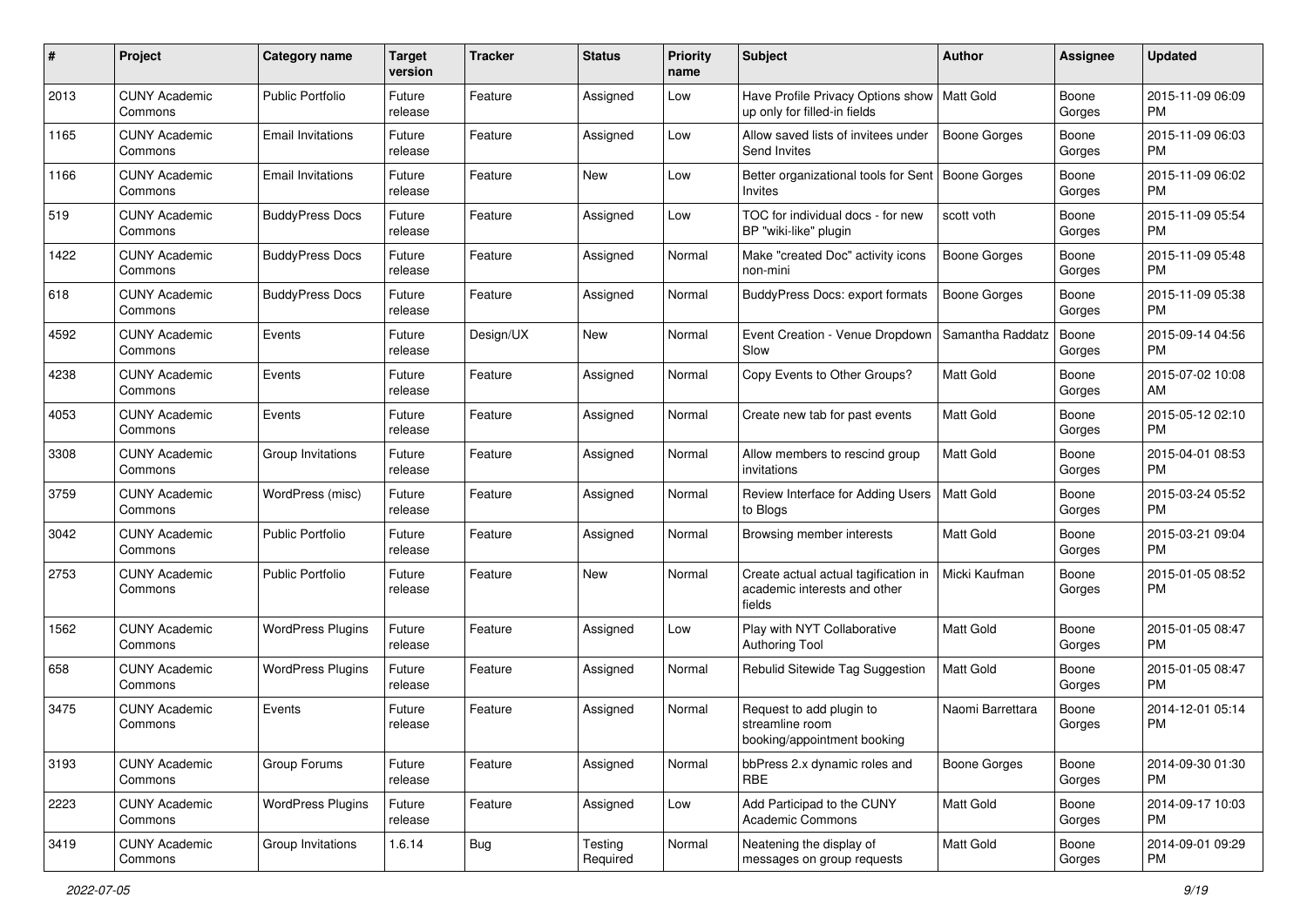| #     | Project                         | <b>Category name</b>     | <b>Target</b><br>version | <b>Tracker</b> | <b>Status</b>        | <b>Priority</b><br>name | <b>Subject</b>                                                        | Author           | <b>Assignee</b> | <b>Updated</b>                |
|-------|---------------------------------|--------------------------|--------------------------|----------------|----------------------|-------------------------|-----------------------------------------------------------------------|------------------|-----------------|-------------------------------|
| 3220  | <b>CUNY Academic</b><br>Commons | <b>Public Portfolio</b>  | Future<br>release        | Feature        | Assigned             | Normal                  | Add indent/outdent option to<br>Formatting Buttons on Profile<br>Page | Matt Gold        | Boone<br>Gorges | 2014-05-21 10:39<br>PM.       |
| 1888  | <b>CUNY Academic</b><br>Commons | Home Page                | Future<br>release        | Feature        | Assigned             | Normal                  | Refactor BP MPO Activity Filter to<br>support proper pagination       | Sarah Morgano    | Boone<br>Gorges | 2014-05-01 07:11<br>PM.       |
| 3080  | <b>CUNY Academic</b><br>Commons | <b>Group Files</b>       | Future<br>release        | Feature        | Assigned             | Low                     | Create a system to keep track of<br>file changes                      | <b>Matt Gold</b> | Boone<br>Gorges | 2014-02-26 10:04<br><b>PM</b> |
| 3048  | <b>CUNY Academic</b><br>Commons | <b>Public Portfolio</b>  | Future<br>release        | Feature        | New                  | Low                     | Images for rich text profile fields                                   | Boone Gorges     | Boone<br>Gorges | 2014-02-19 12:56<br><b>PM</b> |
| 1508  | <b>CUNY Academic</b><br>Commons | WordPress (misc)         | Future<br>release        | Feature        | Assigned             | Normal                  | Share login cookies across<br>mapped domains                          | Boone Gorges     | Boone<br>Gorges | 2012-07-02 12:12<br>PM        |
| 599   | <b>CUNY Academic</b><br>Commons | BuddyPress (misc)        | Future<br>release        | Feature        | Assigned             | Normal                  | Consider adding rating plugins for<br><b>BuddyPress/BBPress</b>       | <b>Matt Gold</b> | Boone<br>Gorges | 2011-08-22 06:50<br><b>PM</b> |
| 585   | <b>CUNY Academic</b><br>Commons | Group Forums             | Future<br>release        | Feature        | Assigned             | Normal                  | Merge Forum Topics                                                    | Sarah Morgano    | Boone<br>Gorges | 2011-07-06 04:11<br><b>PM</b> |
| 635   | <b>CUNY Academic</b><br>Commons | BuddyPress (misc)        | Future<br>release        | Feature        | Assigned             | Normal                  | Big Blue Button -<br>Videoconferencing in Groups and<br><b>Blogs</b>  | <b>Matt Gold</b> | Boone<br>Gorges | 2011-03-14 03:24<br><b>PM</b> |
| 500   | <b>CUNY Academic</b><br>Commons | <b>BuddyPress</b> (misc) | Future<br>release        | Feature        | Assigned             | Normal                  | Export Group Data                                                     | Matt Gold        | Boone<br>Gorges | 2010-12-19 12:09<br><b>PM</b> |
| 435   | <b>CUNY Academic</b><br>Commons | BuddyPress (misc)        | Future<br>release        | Feature        | Assigned             | Normal                  | Include Avatar Images in Forum<br><b>Post Notification Emails</b>     | <b>Matt Gold</b> | Boone<br>Gorges | 2010-12-08 12:40<br><b>PM</b> |
| 377   | <b>CUNY Academic</b><br>Commons | <b>BuddyPress</b> (misc) | Future<br>release        | Feature        | Assigned             | Normal                  | Like buttons                                                          | Matt Gold        | Boone<br>Gorges | 2010-11-16 05:13<br><b>PM</b> |
| 58    | <b>CUNY Academic</b><br>Commons | BuddyPress (misc)        | Future<br>release        | Feature        | Assigned             | Low                     | Make member search sortable by<br>last name                           | Roberta Brody    | Boone<br>Gorges | 2010-08-26 02:38<br><b>PM</b> |
| 2618  | <b>NYCDH Community</b><br>Site  |                          |                          | Bug            | Assigned             | Low                     | Mark blogs as spam when created<br>by users marked as spam            | Matt Gold        | Boone<br>Gorges | 2013-06-09 11:38<br>PM.       |
| 10354 | <b>CUNY Academic</b><br>Commons | <b>Public Portfolio</b>  | Future<br>release        | Feature        | New                  | Normal                  | Opt out of Having a Profile Page                                      | scott voth       | Chris Stein     | 2020-05-12 10:43<br>AM        |
| 1544  | <b>CUNY Academic</b><br>Commons | Groups (misc)            | Future<br>release        | Feature        | Reporter<br>Feedback | Normal                  | Group Filtering and Sorting                                           | Matt Gold        | Chris Stein     | 2019-03-01 02:25<br><b>PM</b> |
| 9028  | <b>CUNY Academic</b><br>Commons | Onboarding               | Future<br>release        | Feature        | Assigned             | Normal                  | suggest groups to new members<br>during the registration process      | <b>Matt Gold</b> | Chris Stein     | 2018-10-24 12:34<br>PM        |
| 2881  | <b>CUNY Academic</b><br>Commons | <b>Public Portfolio</b>  | Future<br>release        | Feature        | Assigned             | Normal                  | Redesign the UX for Profiles                                          | Chris Stein      | Chris Stein     | 2016-10-13 12:45<br><b>PM</b> |
| 5827  | <b>CUNY Academic</b><br>Commons | <b>Public Portfolio</b>  | Future<br>release        | Bug            | Assigned             | Normal                  | Academic Interests square bracket   scott voth<br>links not working   |                  | Chris Stein     | 2016-08-11 11:59<br><b>PM</b> |
| 365   | <b>CUNY Academic</b><br>Commons | WordPress (misc)         | Future<br>release        | Feature        | Assigned             | Normal                  | <b>Create Mouseover Tooltips</b><br>throughout Site                   | Matt Gold        | Chris Stein     | 2015-11-09 06:18<br><b>PM</b> |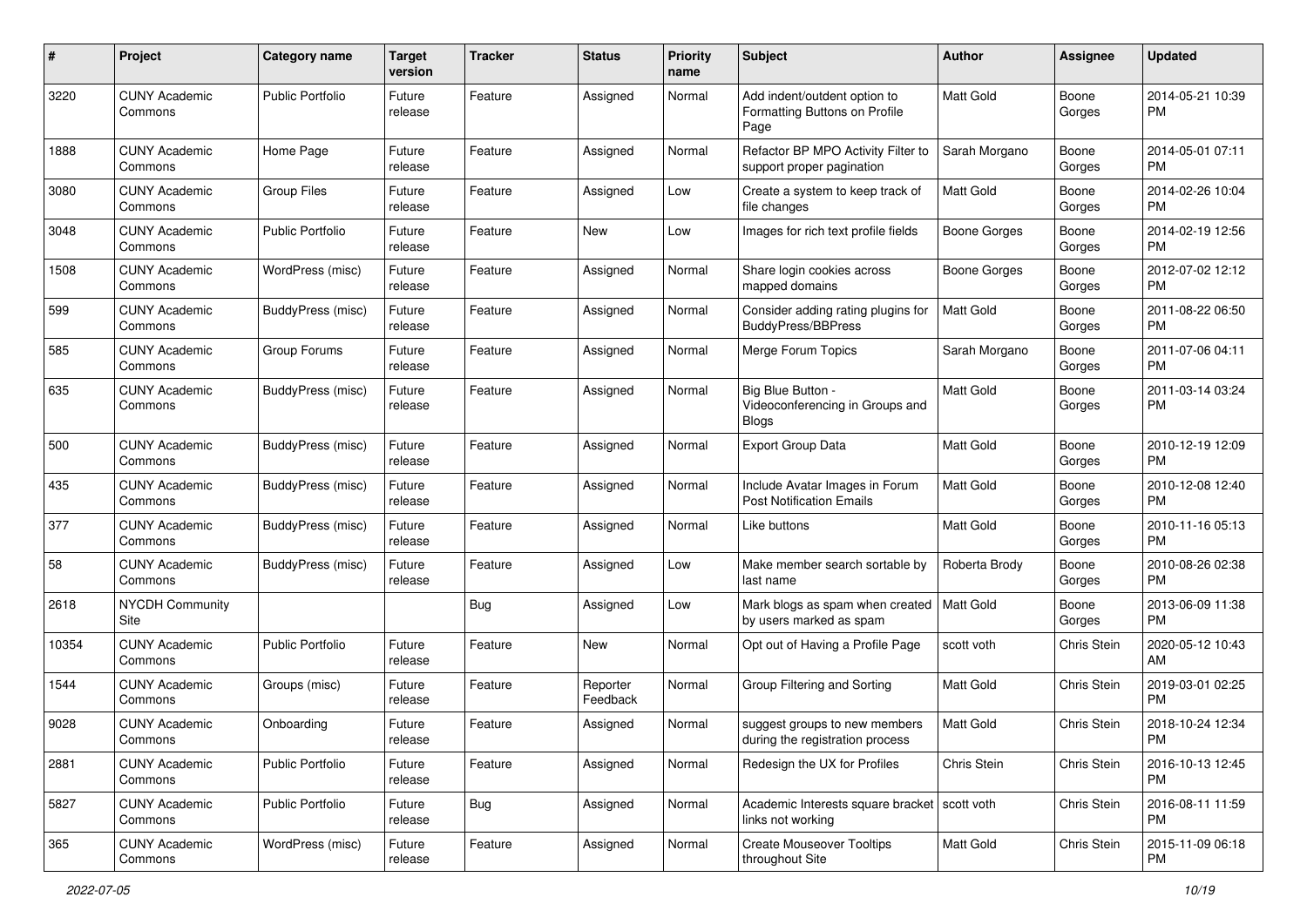| #     | Project                                                                 | <b>Category name</b>                  | <b>Target</b><br>version | <b>Tracker</b> | <b>Status</b> | <b>Priority</b><br>name | <b>Subject</b>                                                      | <b>Author</b>        | Assignee            | <b>Updated</b>                |
|-------|-------------------------------------------------------------------------|---------------------------------------|--------------------------|----------------|---------------|-------------------------|---------------------------------------------------------------------|----------------------|---------------------|-------------------------------|
| 3059  | <b>CUNY Academic</b><br>Commons                                         | Group Forums                          | Future<br>release        | Design/UX      | <b>New</b>    | Normal                  | Forum Post Permissable Content<br><b>Explanatory Text</b>           | Chris Stein          | Chris Stein         | 2015-04-02 11:27<br>AM        |
| 3770  | <b>CUNY Academic</b><br>Commons                                         | <b>Public Portfolio</b>               | Future<br>release        | Feature        | Assigned      | Normal                  | Improve Layout/Formatting of<br>Positions Area on Public Portfolios | Matt Gold            | Chris Stein         | 2015-04-01 09:17<br><b>PM</b> |
| 2754  | <b>CUNY Academic</b><br>Commons                                         | Design                                | Future<br>release        | Feature        | Assigned      | Normal                  | Determine strategy for CAC logo<br>handling in top header           | Micki Kaufman        | Chris Stein         | 2015-01-05 08:53<br><b>PM</b> |
| 2832  | <b>CUNY Academic</b><br>Commons                                         | <b>Public Portfolio</b>               | Future<br>release        | Feature        | Assigned      | Normal                  | Improve interface for (not)<br>auto-linking profile fields          | Boone Gorges         | Chris Stein         | 2015-01-05 08:52<br><b>PM</b> |
| 3330  | <b>CUNY Academic</b><br>Commons                                         | My Commons                            | Future<br>release        | Feature        | Assigned      | Normal                  | "Commons Information" tool                                          | Boone Gorges         | Chris Stein         | 2014-09-22 08:46<br><b>PM</b> |
| 3354  | <b>CUNY Academic</b><br>Commons                                         | <b>Group Files</b>                    | Future<br>release        | Feature        | Assigned      | Low                     | Allow Group Download of Multiple<br><b>Selected Files</b>           | <b>Matt Gold</b>     | Chris Stein         | 2014-08-01 08:50<br>AM        |
| 860   | <b>CUNY Academic</b><br>Commons                                         | Design                                | Future<br>release        | Design/UX      | Assigned      | Normal                  | <b>Standardize Button Treatment</b><br><b>Across the Commons</b>    | Chris Stein          | Chris Stein         | 2014-05-01 09:45<br>AM        |
| 8078  | <b>CUNY Academic</b><br>Commons                                         | <b>WordPress Plugins</b>              | Future<br>release        | System Upgrade | Assigned      | Normal                  | <b>CommentPress Updates</b>                                         | Margaret Galvan      | Christian<br>Wach   | 2017-05-08 03:49<br><b>PM</b> |
| 13199 | <b>CUNY Academic</b><br>Commons                                         | Group Forums                          | Future<br>release        | Feature        | New           | Normal                  | Favoring Groups over bbPress<br>plugin                              | Colin McDonald       | Colin<br>McDonald   | 2021-11-19 12:28<br><b>PM</b> |
| 5268  | <b>CUNY Academic</b><br>Commons                                         | Group Forums                          | Future<br>release        | Bug            | Assigned      | Normal                  | Long-time to post to multiple<br>groups                             | Luke Waltzer         | Daniel Jones        | 2016-09-07 06:31<br><b>PM</b> |
| 4438  | <b>CUNY Academic</b><br>Commons                                         | Events                                | Future<br>release        | Bug            | Assigned      | Normal                  | Events Calendar - Export<br><b>Recurring Events</b>                 | scott voth           | Daniel Jones        | 2016-05-23 04:25<br><b>PM</b> |
| 412   | <b>CUNY Academic</b><br>Commons                                         | <b>WordPress Themes</b>               | Future<br>release        | Feature        | Assigned      | Normal                  | <b>Featured Themes</b>                                              | Matt Gold            | Dominic<br>Giglio   | 2015-01-05 08:44<br><b>PM</b> |
| 2167  | <b>CUNY Academic</b><br>Commons                                         | WordPress (misc)                      | Future<br>release        | Bug            | Assigned      | Normal                  | <b>CAC-Livestream Plugin Issues</b>                                 | <b>Michael Smith</b> | Dominic<br>Giglio   | 2015-01-02 03:06<br><b>PM</b> |
| 1983  | <b>CUNY Academic</b><br>Commons                                         | Home Page                             | Future<br>release        | Feature        | Assigned      | Low                     | Media Library integration with<br>Featured Content plugin           | Boone Gorges         | Dominic<br>Giglio   | 2014-03-17 10:34<br>AM        |
| 940   | <b>CUNY Academic</b><br>Commons                                         | Redmine                               | Future<br>release        | Feature        | Assigned      | Low                     | Communication with users after<br>releases                          | Matt Gold            | Dominic<br>Giglio   | 2012-09-09 04:36<br><b>PM</b> |
| 12062 | AD/O365 Transition<br>from NonMatric to<br><b>Matriculated Students</b> |                                       |                          | Feature        | In Progress   | Normal                  | create solution and console<br>project                              | Emilio Rodriguez     | Emilio<br>Rodriguez | 2019-11-12 03:56<br><b>PM</b> |
| 9835  | <b>CUNY Academic</b><br>Commons                                         | Group Forums                          | Future<br>release        | Bug            | Assigned      | Normal                  | add a "like" function?                                              | Marilyn Weber        | Erik Trainer        | 2018-06-05 01:49<br><b>PM</b> |
| 13891 | <b>CUNY Academic</b><br>Commons                                         | <b>Internal Tools and</b><br>Workflow | 2.1.0                    | Feature        | New           | Normal                  | Migrate automated linting to<br>GitHub Actions                      | Boone Gorges         | Jeremy Felt         | 2022-06-29 11:13<br>AM        |
| 15194 | CUNY Academic<br>Commons                                                | Internal Tools and<br>Workflow        | 2.1.0                    | Feature        | <b>New</b>    | Normal                  | PHPCS sniff for un-restored<br>switch_to_blog() calls               | Boone Gorges         | Jeremy Felt         | 2022-05-26 10:45<br>AM        |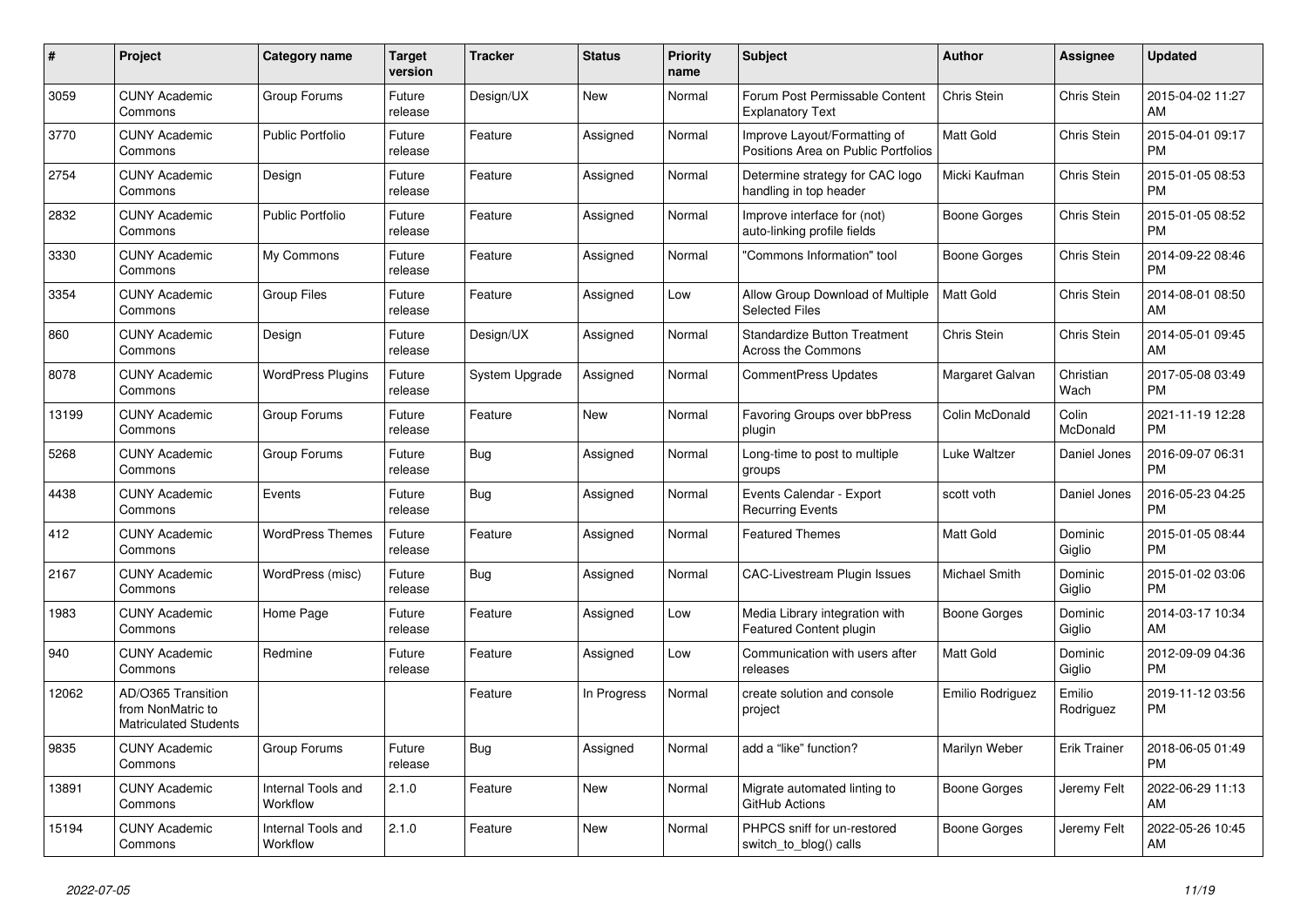| #     | Project                         | <b>Category name</b>      | <b>Target</b><br>version | <b>Tracker</b> | <b>Status</b>        | <b>Priority</b><br>name | <b>Subject</b>                                                                        | Author                  | <b>Assignee</b>    | <b>Updated</b>                |
|-------|---------------------------------|---------------------------|--------------------------|----------------|----------------------|-------------------------|---------------------------------------------------------------------------------------|-------------------------|--------------------|-------------------------------|
| 13331 | <b>CUNY Academic</b><br>Commons | Site cloning              | Future<br>release        | <b>Bug</b>     | <b>New</b>           | Normal                  | Combine Site Template and Clone<br>operations                                         | <b>Boone Gorges</b>     | Jeremy Felt        | 2021-11-19 12:39<br>PM        |
| 14475 | <b>CUNY Academic</b><br>Commons |                           | Not tracked              | Publicity      | New                  | Normal                  | OER Showcase Page                                                                     | Laurie Hurson           | Laurie Hurson      | 2021-09-14 10:46<br>AM        |
| 12446 | <b>CUNY Academic</b><br>Commons | Groups (misc)             | Future<br>release        | Feature        | Reporter<br>Feedback | Normal                  | Toggle default site to group forum<br>posting                                         | Laurie Hurson           | Laurie Hurson      | 2020-03-10 11:57<br>AM        |
| 11517 | <b>CUNY Academic</b><br>Commons |                           | Not tracked              | Feature        | Assigned             | Normal                  | wp-accessibility plugin should not<br>strip 'target=" blank" by default               | Boone Gorges            | Laurie Hurson      | 2019-09-24 09:57<br>AM        |
| 8666  | <b>CUNY Academic</b><br>Commons | Teaching                  | Not tracked              | Documentation  | Assigned             | Normal                  | Create Teaching on the Commons<br>Resource Page                                       | Matt Gold               | Laurie Hurson      | 2019-09-23 03:16<br><b>PM</b> |
| 11879 | <b>CUNY Academic</b><br>Commons |                           | Not tracked              | <b>Bug</b>     | New                  | Normal                  | Hypothesis comments appearing<br>on multiple, different pdfs across<br>blogs          | Laurie Hurson           | Laurie Hurson      | 2019-09-19 02:39<br><b>PM</b> |
| 6078  | <b>CUNY Academic</b><br>Commons | <b>Blogs (BuddyPress)</b> | Future<br>release        | Feature        | New                  | Normal                  | <b>Explore Adding Network Blog</b><br>Metadata Plugin                                 | Luke Waltzer            | Luke Waltzer       | 2016-10-11 10:29<br><b>PM</b> |
| 5955  | <b>CUNY Academic</b><br>Commons | Outreach                  | Future<br>release        | Feature        | Assigned             | Normal                  | Create auto-newsletter for<br>commons members                                         | <b>Matt Gold</b>        | Luke Waltzer       | 2016-08-30 10:34<br>AM        |
| 2666  | <b>CUNY Academic</b><br>Commons | About page                | Not tracked              | Documentation  | Assigned             | Normal                  | <b>Update About Text</b>                                                              | Chris Stein             | Luke Waltzer       | 2016-03-04 11:19<br>AM        |
| 12392 | <b>CUNY Academic</b><br>Commons | Help/Codex                | Not tracked              | Documentation  | New                  | Normal                  | <b>Updates to Common Commons</b><br>Questions on Help Page                            | scott voth              | Margaret<br>Galvan | 2020-02-11 10:53<br>AM        |
| 8211  | <b>CUNY Academic</b><br>Commons | <b>WordPress Themes</b>   | Future<br>release        | Feature        | New                  | Normal                  | Theme Suggestions: Material<br>Design-Inspired Themes                                 | Margaret Galvan         | Margaret<br>Galvan | 2017-08-07 02:48<br><b>PM</b> |
| 7828  | <b>CUNY Academic</b><br>Commons |                           | Not tracked              | Feature        | Assigned             | Normal                  | Theme Assessment 2017                                                                 | Margaret Galvan         | Margaret<br>Galvan | 2017-05-02 10:41<br><b>PM</b> |
| 6298  | <b>CUNY Academic</b><br>Commons | <b>User Experience</b>    | Not tracked              | Design/UX      | Assigned             | Normal                  | Examine data from survey                                                              | <b>Matt Gold</b>        | Margaret<br>Galvan | 2016-10-14 12:16<br><b>PM</b> |
| 12382 | <b>CUNY Academic</b><br>Commons | Membership                | Not tracked              | Support        | New                  | Normal                  | Email request change                                                                  | Marilyn Weber           | Marilyn<br>Weber   | 2020-02-06 12:56<br><b>PM</b> |
| 9420  | <b>CUNY Academic</b><br>Commons | cuny.is                   | Not tracked              | Feature        | New                  | Normal                  | Request for http://cuny.is/streams                                                    | Raffi<br>Khatchadourian | Marilyn<br>Weber   | 2018-04-02 10:08<br>AM        |
| 8837  | <b>CUNY Academic</b><br>Commons |                           | Not tracked              | Feature        | Assigned             | Normal                  | Create a form to request info from<br>people requesting premium<br>themes and plugins | <b>Matt Gold</b>        | Marilyn<br>Weber   | 2017-11-14 03:35<br><b>PM</b> |
| 3509  | <b>CUNY Academic</b><br>Commons | Publicity                 | 1.7                      | Publicity      | New                  | Normal                  | Create 1.7 digital signage imagery                                                    | Micki Kaufman           | Marilyn<br>Weber   | 2014-10-01 12:40<br><b>PM</b> |
| 12484 | <b>CUNY Academic</b><br>Commons |                           | Not tracked              | Support        | Reporter<br>Feedback | Normal                  | Sign up Code for COIL Course<br>starting in March                                     | Laurie Hurson           | Matt Gold          | 2020-03-02 02:26<br><b>PM</b> |
| 11545 | <b>CUNY Academic</b><br>Commons | <b>WordPress Plugins</b>  | Not tracked              | Support        | New                  | Normal                  | Twitter searches in WordPress                                                         | Gina Cherry             | Matt Gold          | 2019-09-23 01:03<br>PM        |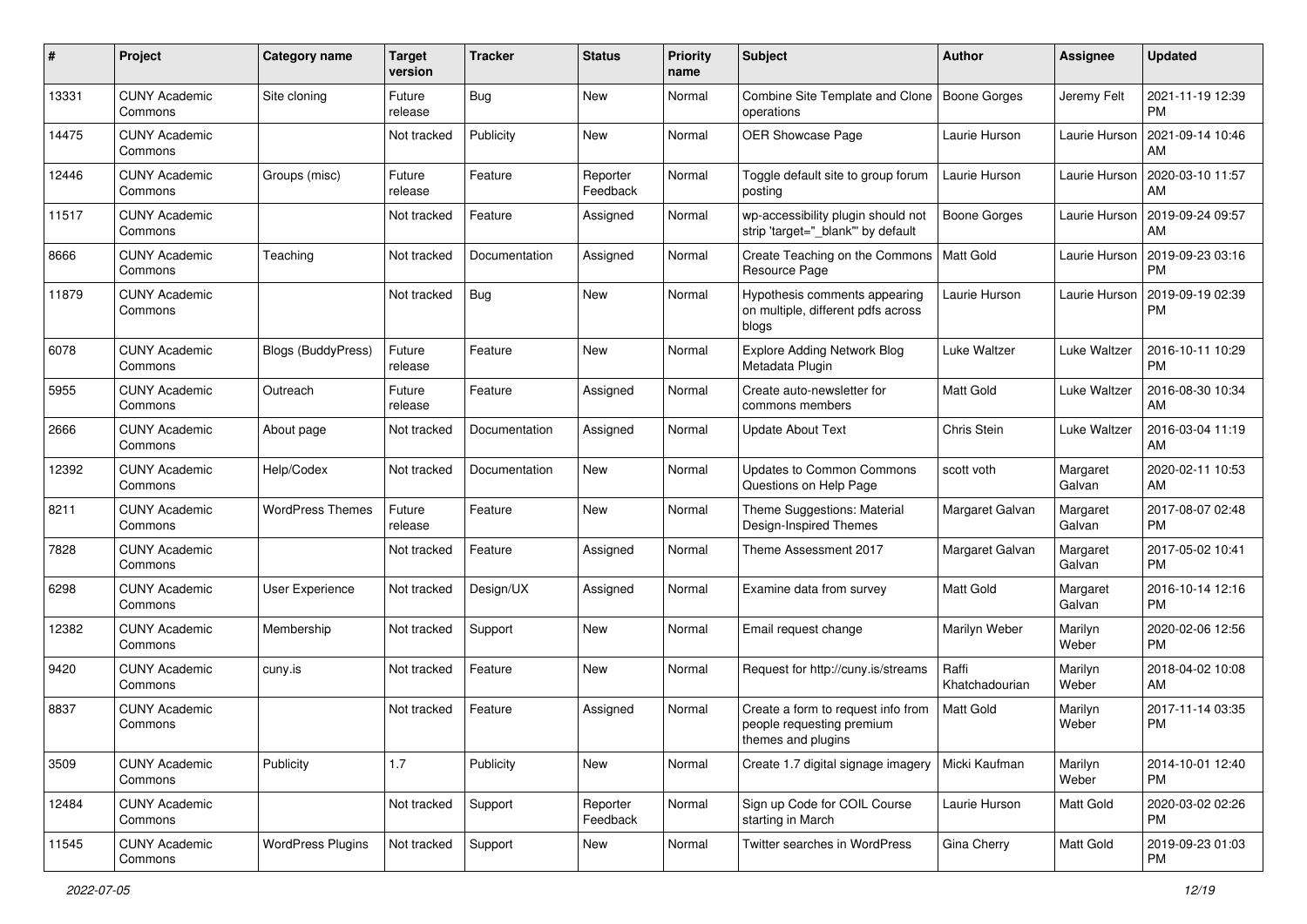| #     | Project                         | Category name            | <b>Target</b><br>version | Tracker    | <b>Status</b>        | <b>Priority</b><br>name | <b>Subject</b>                                                                       | <b>Author</b>           | <b>Assignee</b>    | <b>Updated</b>                |
|-------|---------------------------------|--------------------------|--------------------------|------------|----------------------|-------------------------|--------------------------------------------------------------------------------------|-------------------------|--------------------|-------------------------------|
| 11493 | <b>CUNY Academic</b><br>Commons | Domain Mapping           | Not tracked              | Support    | Reporter<br>Feedback | Normal                  | Domain Mapping Request - Talia<br>Schaffer                                           | scott voth              | <b>Matt Gold</b>   | 2019-08-06 08:39<br>AM        |
| 10839 | <b>CUNY Academic</b><br>Commons | About page               | Not tracked              | Support    | New                  | Normal                  | <b>Mission Statement Needs</b><br>Revision                                           | scott voth              | <b>Matt Gold</b>   | 2018-12-26 10:58<br>AM        |
| 8607  | <b>CUNY Academic</b><br>Commons |                          | Not tracked              | Support    | <b>New</b>           | Normal                  | Paypal?                                                                              | Marilyn Weber           | Matt Gold          | 2018-05-15 01:37<br><b>PM</b> |
| 9015  | <b>CUNY Academic</b><br>Commons | Groups (misc)            | Not tracked              | Outreach   | Assigned             | Normal                  | Email group admins the email<br>addresses of their groups                            | Matt Gold               | Matt Gold          | 2018-01-02 09:54<br>AM        |
| 8898  | <b>CUNY Academic</b><br>Commons | Social Paper             | Not tracked              | Feature    | Assigned             | Normal                  | Usage data on docs and social<br>paper                                               | Matt Gold               | Matt Gold          | 2017-11-16 11:32<br>AM        |
| 8498  | <b>CUNY Academic</b><br>Commons | <b>WordPress Plugins</b> | Future<br>release        | Feature    | New                  | Low                     | <b>Gravity Forms Email Users</b>                                                     | Raffi<br>Khatchadourian | Matt Gold          | 2017-10-13 12:58<br><b>PM</b> |
| 3657  | <b>CUNY Academic</b><br>Commons | WordPress (misc)         | Not tracked              | Feature    | <b>New</b>           | Normal                  | Create alert for GC email<br>addresses                                               | <b>Matt Gold</b>        | Matt Gold          | 2016-04-14 11:29<br><b>PM</b> |
| 2175  | <b>CUNY Academic</b><br>Commons | WordPress (misc)         | Not tracked              | Support    | Assigned             | Normal                  | Subscibe 2 vs. Jetpack<br>subscription options                                       | local admin             | <b>Matt Gold</b>   | 2016-01-26 04:58<br><b>PM</b> |
| 4972  | <b>CUNY Academic</b><br>Commons | Analytics                | Not tracked              | <b>Bug</b> | New                  | Normal                  | <b>Newsletter Analytics</b>                                                          | Stephen Real            | Matt Gold          | 2015-12-09 12:54<br><b>PM</b> |
| 4225  | <b>CUNY Academic</b><br>Commons | DiRT Integration         | Future<br>release        | Design/UX  | <b>New</b>           | Normal                  | Add information to DIRT page (in<br>Create a Group)                                  | Samantha Raddatz        | <b>Matt Gold</b>   | 2015-06-26 03:14<br><b>PM</b> |
| 370   | <b>CUNY Academic</b><br>Commons | Registration             | Future<br>release        | Feature    | Assigned             | High                    | <b>Guest Accounts</b>                                                                | Matt Gold               | Matt Gold          | 2015-04-09 09:33<br><b>PM</b> |
| 3691  | <b>CUNY Academic</b><br>Commons | <b>WordPress Plugins</b> | Future<br>release        | Bug        | New                  | Normal                  | <b>WPMU Domain Mapping</b><br>Debugging on cdev                                      | Raymond Hoh             | Matt Gold          | 2014-12-12 09:04<br>AM        |
| 2573  | <b>NYCDH Community</b><br>Site  |                          |                          | Feature    | Reporter<br>Feedback | Normal                  | Add dh_nyc twitter list feed to site                                                 | <b>Mark Newton</b>      | Matt Gold          | 2013-05-16 11:42<br><b>PM</b> |
| 8902  | <b>CUNY Academic</b><br>Commons | Design                   | Not tracked              | Feature    | Assigned             | Normal                  | Report back on research on<br><b>BuddyPress themes</b>                               | <b>Matt Gold</b>        | Michael Smith      | 2017-11-10 12:31<br><b>PM</b> |
| 3506  | <b>CUNY Academic</b><br>Commons | Publicity                | 1.7                      | Publicity  | New                  | Normal                  | Prepare 1.7 email messaging                                                          | Micki Kaufman           | Micki<br>Kaufman   | 2014-10-01 12:36<br><b>PM</b> |
| 7624  | <b>CUNY Academic</b><br>Commons | BuddyPress (misc)        | Future<br>release        | Design/UX  | New                  | Normal                  | <b>BP Notifications</b>                                                              | Luke Waltzer            | Paige Dupont       | 2017-02-08 10:43<br><b>PM</b> |
| 6392  | <b>CUNY Academic</b><br>Commons | Group Forums             | Future<br>release        | Design/UX  | Assigned             | Low                     | Composition/Preview Panes in<br>Forum Posts                                          | Luke Waltzer            | Paige Dupont       | 2016-10-21 04:26<br><b>PM</b> |
| 11393 | <b>CUNY Academic</b><br>Commons |                          | Not tracked              | Publicity  | <b>New</b>           | Normal                  | After 1.15 release, ceate a hero<br>slide and post about adding a site<br>to a group | scott voth              | Patrick<br>Sweeney | 2019-05-14 10:32<br>AM        |
| 16319 | <b>CUNY Academic</b><br>Commons | <b>WordPress Plugins</b> | 2.0.3                    | <b>Bug</b> | <b>New</b>           | Normal                  | Request for Events Calendar Pro<br>5.14.2 update                                     | Raymond Hoh             | Raymond<br>Hoh     | 2022-07-01 04:16<br><b>PM</b> |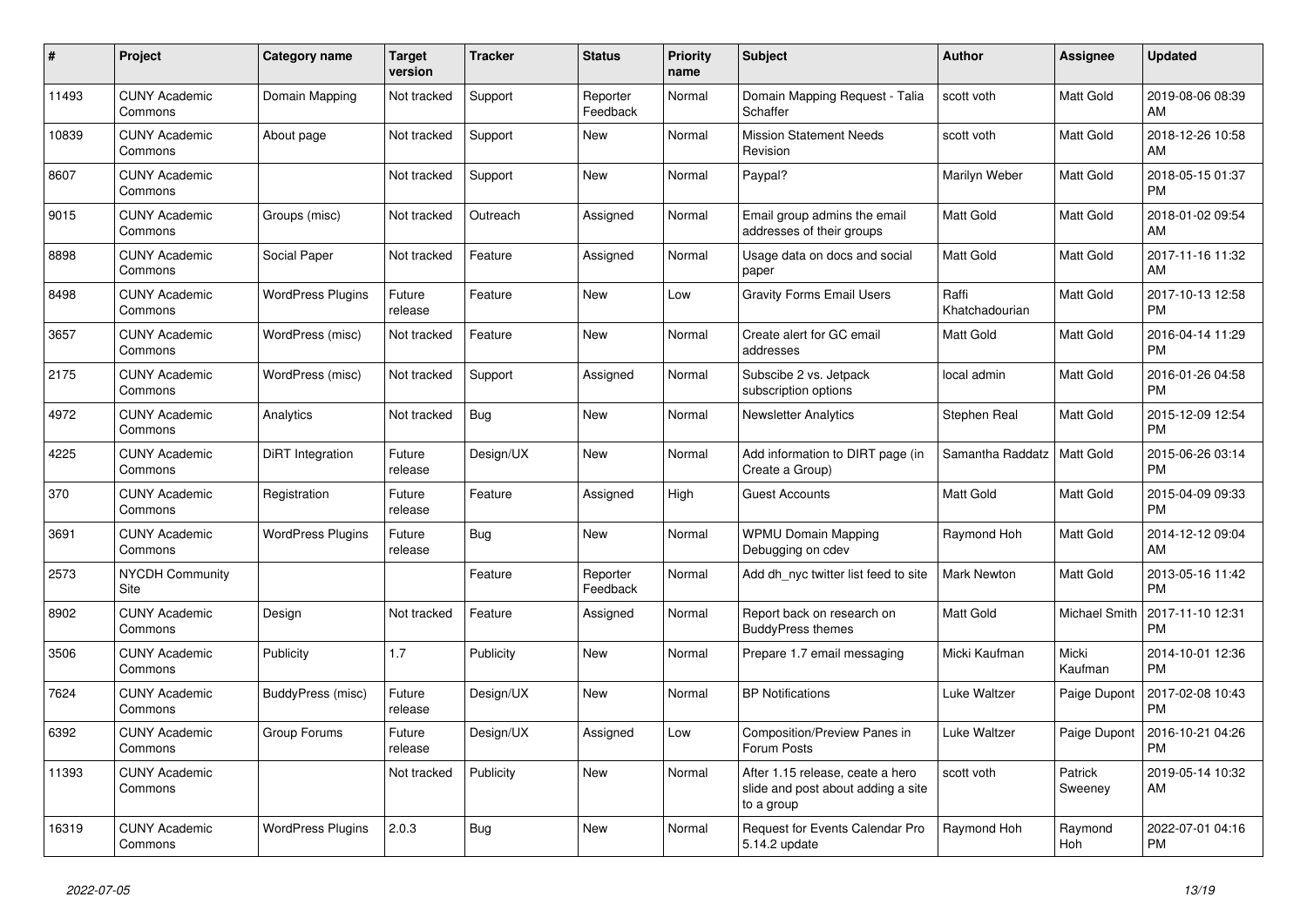| #     | Project                         | <b>Category name</b>       | <b>Target</b><br>version | <b>Tracker</b> | <b>Status</b>        | Priority<br>name | <b>Subject</b>                                          | <b>Author</b>           | <b>Assignee</b> | <b>Updated</b>                |
|-------|---------------------------------|----------------------------|--------------------------|----------------|----------------------|------------------|---------------------------------------------------------|-------------------------|-----------------|-------------------------------|
| 13457 | <b>CUNY Academic</b><br>Commons | Group Forums               | 2.0.3                    | Bug            | <b>New</b>           | High             | Forum post not sending<br>notifications                 | Filipa Calado           | Raymond<br>Hoh  | 2022-06-29 11:32<br>AM        |
| 11649 | <b>CUNY Academic</b><br>Commons | <b>WordPress Plugins</b>   | 2.0.3                    | <b>Bug</b>     | In Progress          | Normal           | CC license displayed on every<br>page                   | Gina Cherry             | Raymond<br>Hoh  | 2022-06-29 11:32<br>AM        |
| 16245 | <b>CUNY Academic</b><br>Commons | WordPress (misc)           |                          | <b>Bug</b>     | Reporter<br>Feedback | Normal           | Save Button missing on<br><b>WordPress Profile page</b> | scott voth              | Raymond<br>Hoh  | 2022-06-16 03:09<br><b>PM</b> |
| 16177 | <b>CUNY Academic</b><br>Commons | Reply By Email             |                          | Bug            | <b>New</b>           | Normal           | Switch to Inbound mode for RBE                          | Raymond Hoh             | Raymond<br>Hoh  | 2022-05-30 04:32<br><b>PM</b> |
| 13946 | <b>CUNY Academic</b><br>Commons | <b>WordPress Plugins</b>   | 2.1.0                    | Support        | Assigned             | Normal           | Custom Embed handler For<br>OneDrive files              | scott voth              | Raymond<br>Hoh  | 2022-05-26 10:46<br>AM        |
| 16110 | <b>CUNY Academic</b><br>Commons |                            |                          | Support        | Reporter<br>Feedback | Normal           | remove Creative Commons<br>license from pages?          | Marilyn Weber           | Raymond<br>Hoh  | 2022-05-17 06:11<br><b>PM</b> |
| 11243 | <b>CUNY Academic</b><br>Commons | BuddyPress (misc)          | Future<br>release        | Bug            | New                  | Normal           | Audit bp-custom.php                                     | Raymond Hoh             | Raymond<br>Hoh  | 2022-04-26 11:59<br>AM        |
| 15516 | <b>CUNY Academic</b><br>Commons | <b>WordPress Plugins</b>   |                          | Bug            | Reporter<br>Feedback | Normal           | Can't publish or save draft of post<br>on wordpress.com | Raffi<br>Khatchadourian | Raymond<br>Hoh  | 2022-03-02 05:52<br><b>PM</b> |
| 14994 | <b>CUNY Academic</b><br>Commons | cdev.gc.cuny.edu           | Not tracked              | Support        | In Progress          | Normal           | Clear Cache on CDEV                                     | scott voth              | Raymond<br>Hoh  | 2021-12-07 03:51<br><b>PM</b> |
| 14983 | <b>CUNY Academic</b><br>Commons | WordPress (misc)           | Not tracked              | Support        | Reporter<br>Feedback | Normal           | "Read More" tag not working                             | Rebecca Krisel          | Raymond<br>Hoh  | 2021-11-23 01:17<br><b>PM</b> |
| 13358 | <b>CUNY Academic</b><br>Commons | Group Forums               | Future<br>release        | Feature        | New                  | Normal           | Improved UI for group forum<br>threading settings       | Boone Gorges            | Raymond<br>Hoh  | 2021-11-19 12:27<br><b>PM</b> |
| 14496 | <b>CUNY Academic</b><br>Commons | Domain Mapping             | Future<br>release        | <b>Bug</b>     | <b>New</b>           | Normal           | Mapped domain SSO uses<br>third-party cookies           | Raymond Hoh             | Raymond<br>Hoh  | 2021-05-24 04:03<br><b>PM</b> |
| 7115  | <b>CUNY Academic</b><br>Commons | Groups (misc)              | Future<br>release        | Feature        | Reporter<br>Feedback | Normal           | make licensing info clear during<br>group creation      | Matt Gold               | Raymond<br>Hoh  | 2020-12-08 11:32<br>AM        |
| 13430 | <b>CUNY Academic</b><br>Commons | Reply By Email             | Not tracked              | Bug            | New                  | Normal           | Delay in RBE                                            | Luke Waltzer            | Raymond<br>Hoh  | 2020-10-13 11:16<br>AM        |
| 13328 | <b>CUNY Academic</b><br>Commons | Group Forums               | Not tracked              | Bug            | Reporter<br>Feedback | Normal           | cross-posting in two related<br>groups                  | Marilyn Weber           | Raymond<br>Hoh  | 2020-09-15 10:39<br><b>PM</b> |
| 13286 | <b>CUNY Academic</b><br>Commons |                            | Not tracked              | Support        | New                  | Normal           | problem connecting with<br>WordPress app                | Marilyn Weber           | Raymond<br>Hoh  | 2020-09-08 11:16<br>AM        |
| 12741 | <b>CUNY Academic</b><br>Commons | <b>WordPress Plugins</b>   | Not tracked              | Support        | Reporter<br>Feedback | Normal           | Tableau Public Viz Block                                | Marilyn Weber           | Raymond<br>Hoh  | 2020-05-12 11:00<br>AM        |
| 11971 | <b>CUNY Academic</b><br>Commons | <b>Email Notifications</b> | Future<br>release        | Bug            | Reporter<br>Feedback | Low              | Pictures obscured in emailed post<br>notifications      | Marilyn Weber           | Raymond<br>Hoh  | 2019-11-21 01:14<br><b>PM</b> |
| 12004 | CUNY Academic<br>Commons        |                            | Not tracked              | Support        | Reporter<br>Feedback | Normal           | Notifications for spam blog<br>comments                 | Gina Cherry             | Raymond<br>Hoh  | 2019-11-01 12:05<br><b>PM</b> |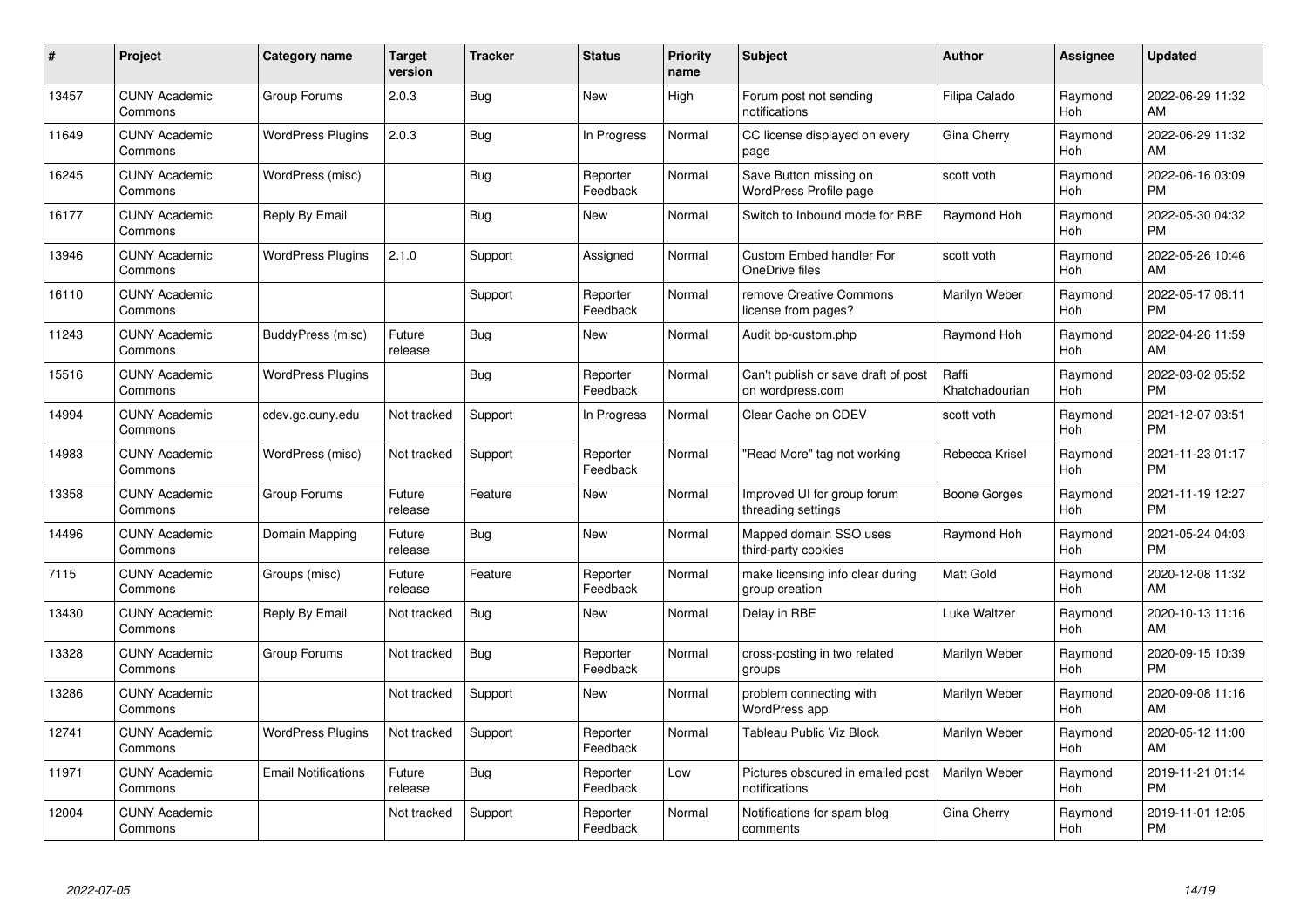| #     | <b>Project</b>                  | Category name             | Target<br>version | <b>Tracker</b> | <b>Status</b>        | <b>Priority</b><br>name | <b>Subject</b>                                                     | <b>Author</b>    | Assignee       | <b>Updated</b>                |
|-------|---------------------------------|---------------------------|-------------------|----------------|----------------------|-------------------------|--------------------------------------------------------------------|------------------|----------------|-------------------------------|
| 11624 | <b>CUNY Academic</b><br>Commons | WordPress (misc)          | Not tracked       | Support        | <b>New</b>           | Normal                  | Change pages into posts or swap<br>database for a Commons site?    | Stephen Klein    | Raymond<br>Hoh | 2019-07-09 11:04<br>AM        |
| 11149 | <b>CUNY Academic</b><br>Commons |                           | Not tracked       | Support        | Reporter<br>Feedback | Normal                  | comments getting blocked                                           | Marilyn Weber    | Raymond<br>Hoh | 2019-03-26 11:40<br>AM        |
| 5016  | <b>CUNY Academic</b><br>Commons | Events                    | Future<br>release | Feature        | Assigned             | Low                     | Allow comments to be posted on<br>events                           | Matt Gold        | Raymond<br>Hoh | 2019-03-01 02:23<br><b>PM</b> |
| 10659 | <b>CUNY Academic</b><br>Commons | Group Forums              | Future<br>release | Feature        | Assigned             | Normal                  | Post to multiple groups via email                                  | Matt Gold        | Raymond<br>Hoh | 2018-11-15 12:54<br>AM        |
| 10262 | <b>CUNY Academic</b><br>Commons |                           | Not tracked       | <b>Bug</b>     | Reporter<br>Feedback | Normal                  | Newsletter Plugin: Broken Image<br>at Bottom of All Newsletters    | Mark Webb        | Raymond<br>Hoh | 2018-08-30 05:17<br><b>PM</b> |
| 9729  | <b>CUNY Academic</b><br>Commons | <b>SEO</b>                | Not tracked       | Support        | New                  | Normal                  | 503 Errors showing on<br>newlaborforum.cuny.edu                    | Diane Krauthamer | Raymond<br>Hoh | 2018-05-22 04:48<br><b>PM</b> |
| 9346  | <b>CUNY Academic</b><br>Commons | WordPress (misc)          | Not tracked       | Bug            | <b>New</b>           | Normal                  | Clone cetls.bmcc.cuny.edu for<br>development                       | Owen Roberts     | Raymond<br>Hoh | 2018-03-06 05:35<br><b>PM</b> |
| 8991  | <b>CUNY Academic</b><br>Commons | Reply By Email            | Not tracked       | <b>Bug</b>     | Hold                 | Normal                  | RBE duplicate email message<br>issue                               | <b>Matt Gold</b> | Raymond<br>Hoh | 2018-02-18 08:53<br><b>PM</b> |
| 9060  | <b>CUNY Academic</b><br>Commons | Commons In A Box          | Not tracked       | Bug            | Hold                 | Normal                  | Problems with CBox image library<br>/ upload                       | Lisa Rhody       | Raymond<br>Hoh | 2018-01-10 03:26<br><b>PM</b> |
| 8976  | <b>CUNY Academic</b><br>Commons | Reply By Email            | Not tracked       | Feature        | Assigned             | Normal                  | Package RBE new topics posting?                                    | <b>Matt Gold</b> | Raymond<br>Hoh | 2017-12-04 02:34<br><b>PM</b> |
| 7928  | <b>CUNY Academic</b><br>Commons | Group Forums              | Not tracked       | <b>Bug</b>     | New                  | Normal                  | Duplicate Forum post                                               | Luke Waltzer     | Raymond<br>Hoh | 2017-04-11 09:27<br><b>PM</b> |
| 6995  | <b>CUNY Academic</b><br>Commons | Home Page                 | Not tracked       | <b>Bug</b>     | Assigned             | Normal                  | member filter on homepage not<br>working                           | Matt Gold        | Raymond<br>Hoh | 2016-12-11 09:46<br><b>PM</b> |
| 6644  | <b>CUNY Academic</b><br>Commons |                           | Not tracked       | Bug            | Reporter<br>Feedback | High                    | White Screen at Login Pge                                          | Luke Waltzer     | Raymond<br>Hoh | 2016-11-21 10:34<br><b>PM</b> |
| 6749  | <b>CUNY Academic</b><br>Commons | Events                    | Future<br>release | Bug            | New                  | Low                     | BPEO iCal request can trigger<br>very large number of DB queries   | Boone Gorges     | Raymond<br>Hoh | 2016-11-15 10:09<br><b>PM</b> |
| 6671  | <b>CUNY Academic</b><br>Commons | Reply By Email            | Not tracked       | Bug            | Assigned             | Normal                  | "Post too often" RBE error<br>message                              | Matt Gold        | Raymond<br>Hoh | 2016-11-11 09:55<br>AM        |
| 5691  | <b>CUNY Academic</b><br>Commons | <b>Blogs (BuddyPress)</b> | Future<br>release | Bug            | Assigned             | High                    | Differing numbers on Sites display                                 | Matt Gold        | Raymond<br>Hoh | 2016-06-13 01:37<br><b>PM</b> |
| 5282  | <b>CUNY Academic</b><br>Commons | Social Paper              | Future<br>release | Bug            | New                  | Normal                  | Replying via email directs to paper<br>but not individual comment. | Marilyn Weber    | Raymond<br>Hoh | 2016-03-02 01:48<br><b>PM</b> |
| 3369  | <b>CUNY Academic</b><br>Commons | Reply By Email            | Not tracked       | Outreach       | Hold                 | Normal                  | Release reply by email to WP<br>plugin directory                   | Matt Gold        | Raymond<br>Hoh | 2016-03-01 12:46<br><b>PM</b> |
| 3939  | <b>CUNY Academic</b><br>Commons | <b>WordPress Plugins</b>  | Future<br>release | <b>Bug</b>     | Hold                 | Normal                  | Activity stream support for<br>Co-Authors Plus plugin              | Raymond Hoh      | Raymond<br>Hoh | 2015-11-09 06:13<br>PM        |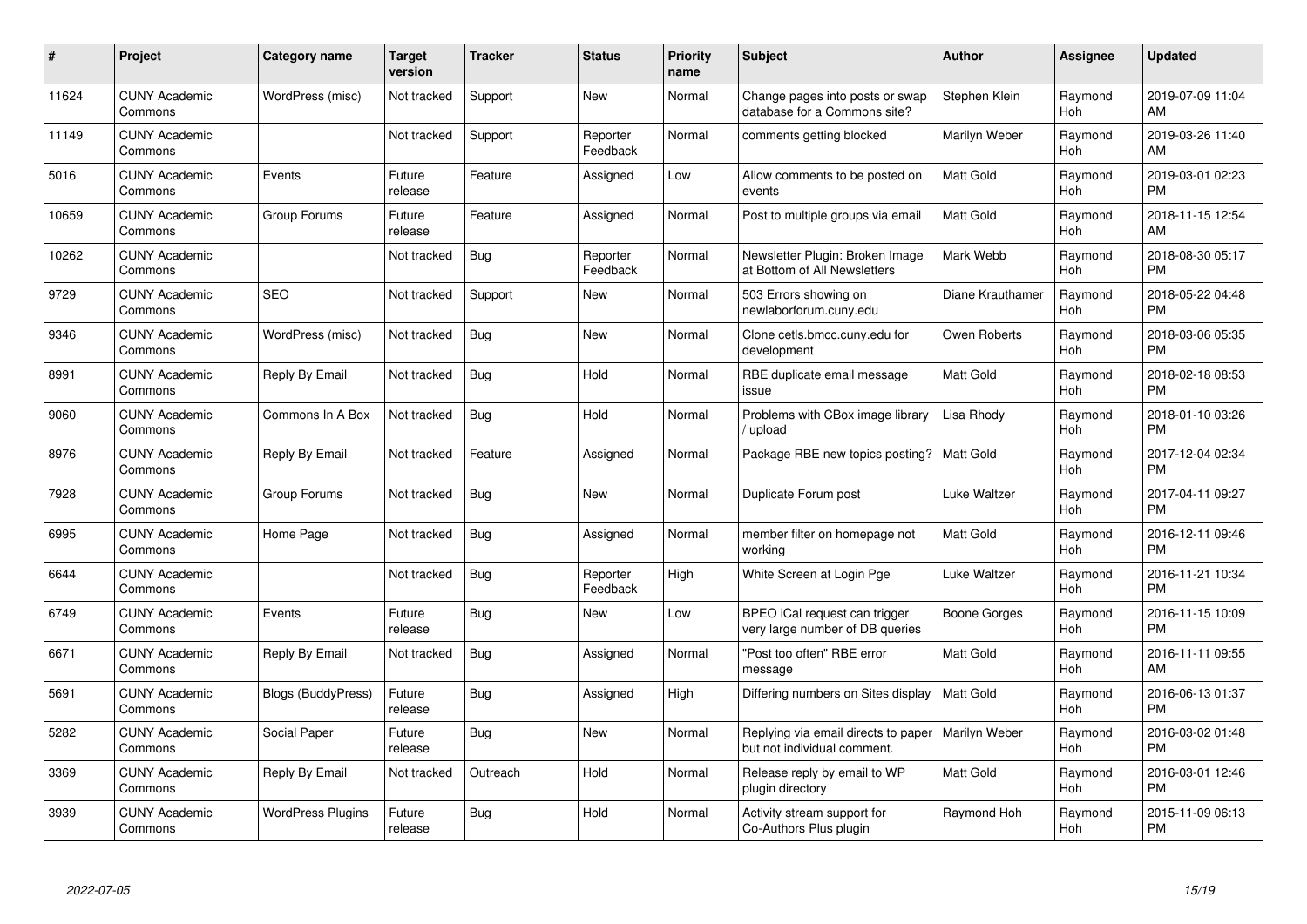| #    | Project                         | <b>Category name</b>       | <b>Target</b><br>version | Tracker    | <b>Status</b>        | <b>Priority</b><br>name | <b>Subject</b>                                                                | Author                  | Assignee              | <b>Updated</b>                |
|------|---------------------------------|----------------------------|--------------------------|------------|----------------------|-------------------------|-------------------------------------------------------------------------------|-------------------------|-----------------------|-------------------------------|
| 333  | <b>CUNY Academic</b><br>Commons | <b>Email Notifications</b> | Future<br>release        | Feature    | Assigned             | Low                     | Delay Forum Notification Email<br>Delivery Until After Editing Period<br>Ends | <b>Matt Gold</b>        | Raymond<br>Hoh        | 2015-11-09 06:01<br><b>PM</b> |
| 1192 | <b>CUNY Academic</b><br>Commons | <b>Group Files</b>         | Future<br>release        | Feature    | Assigned             | Low                     | When posting group files, allow<br>users to add a category without<br>saving  | <b>Matt Gold</b>        | Raymond<br>Hoh        | 2015-11-09 05:53<br><b>PM</b> |
| 3517 | <b>CUNY Academic</b><br>Commons | My Commons                 | Future<br>release        | Feature    | Assigned             | Normal                  | Mute/Unmute My Commons<br>updates                                             | <b>Matt Gold</b>        | Raymond<br>Hoh        | 2015-11-09 01:19<br>PM        |
| 3192 | <b>CUNY Academic</b><br>Commons | Group Forums               | Future<br>release        | Feature    | Assigned             | Normal                  | Customizable forum views for<br>bbPress 2.x group forums                      | <b>Boone Gorges</b>     | Raymond<br><b>Hoh</b> | 2015-11-09 12:47<br><b>PM</b> |
| 4535 | <b>CUNY Academic</b><br>Commons | My Commons                 | Future<br>release        | Bug        | New                  | Low                     | My Commons filter issue                                                       | scott voth              | Raymond<br>Hoh        | 2015-09-01 11:17<br>AM        |
| 4388 | <b>CUNY Academic</b><br>Commons | WordPress (misc)           | Future<br>release        | Bug        | Assigned             | Normal                  | Repeated request for<br>authentication.                                       | Alice.Lynn<br>McMichael | Raymond<br>Hoh        | 2015-08-11 07:35<br><b>PM</b> |
| 3536 | <b>CUNY Academic</b><br>Commons | My Commons                 | Future<br>release        | Feature    | Assigned             | Normal                  | Infinite Scroll on My Commons<br>page                                         | <b>Matt Gold</b>        | Raymond<br>Hoh        | 2015-04-13 04:42<br><b>PM</b> |
| 3662 | <b>CUNY Academic</b><br>Commons | <b>SEO</b>                 | Future<br>release        | Feature    | Assigned             | Normal                  | Duplicate Content/SEO/Google<br>issues                                        | Matt Gold               | Raymond<br>Hoh        | 2015-04-13 04:37<br><b>PM</b> |
| 3577 | <b>CUNY Academic</b><br>Commons | My Commons                 | Future<br>release        | Design/UX  | Assigned             | Normal                  | Replies to items in My Commons                                                | <b>Matt Gold</b>        | Raymond<br>Hoh        | 2015-04-09 05:19<br><b>PM</b> |
| 3492 | <b>CUNY Academic</b><br>Commons | <b>WordPress Themes</b>    | Future<br>release        | Support    | Assigned             | Normal                  | Add CBOX theme to the<br>Commons                                              | scott voth              | Raymond<br>Hoh        | 2014-10-08 05:55<br><b>PM</b> |
| 8992 | <b>NYCDH Community</b><br>Site  |                            |                          | Bug        | Assigned             | Normal                  | Multiple RBE error reports                                                    | <b>Matt Gold</b>        | Raymond<br>Hoh        | 2017-12-11 05:43<br><b>PM</b> |
| 2571 | <b>NYCDH Community</b><br>Site  |                            |                          | Feature    | Assigned             | Normal                  | Add Google custom search box to<br>homepage                                   | <b>Mark Newton</b>      | Raymond<br>Hoh        | 2013-05-18 07:49<br><b>PM</b> |
| 2574 | <b>NYCDH Community</b><br>Site  |                            |                          | Feature    | Assigned             | Normal                  | Add Way to Upload Files to<br>Groups                                          | <b>Mark Newton</b>      | Raymond<br>Hoh        | 2013-05-18 07:46<br><b>PM</b> |
| 497  | <b>CUNY Academic</b><br>Commons | <b>WordPress Plugins</b>   | Future<br>release        | Feature    | Assigned             | Normal                  | Drag and Drop Ordering on<br>Gallery Post Plugin                              | <b>Matt Gold</b>        | Ron Rennick           | 2015-11-09 06:18<br><b>PM</b> |
| 5050 | <b>CUNY Academic</b><br>Commons | Social Paper               | Future<br>release        | Feature    | New                  | Low                     | Making comments visible in SP<br>editing mode (SP suggestion #1)              | Marilyn Weber           | Samantha<br>Raddatz   | 2019-09-17 11:10<br><b>PM</b> |
| 5053 | <b>CUNY Academic</b><br>Commons | Social Paper               | Future<br>release        | Feature    | New                  | Low                     | Scrollable menu to add readers<br>(SP suggestion #4)                          | Marilyn Weber           | Samantha<br>Raddatz   | 2016-04-21 05:21<br>PM        |
| 5397 | <b>CUNY Academic</b><br>Commons | Social Paper               | Future<br>release        | Feature    | New                  | Normal                  | frustrating to have to<br>enable/disable in SP                                | Marilyn Weber           | Samantha<br>Raddatz   | 2016-04-20 03:39<br><b>PM</b> |
| 5298 | <b>CUNY Academic</b><br>Commons |                            | Not tracked              | Publicity  | New                  | Normal                  | Survey Pop-Up Text                                                            | Samantha Raddatz        | Samantha<br>Raddatz   | 2016-03-22 12:27<br><b>PM</b> |
| 5317 | <b>CUNY Academic</b><br>Commons | Group Blogs                | Not tracked              | <b>Bug</b> | Reporter<br>Feedback | Normal                  | Notifications of New Post Didn't<br>Come                                      | Luke Waltzer            | Samantha<br>Raddatz   | 2016-03-21 10:41<br><b>PM</b> |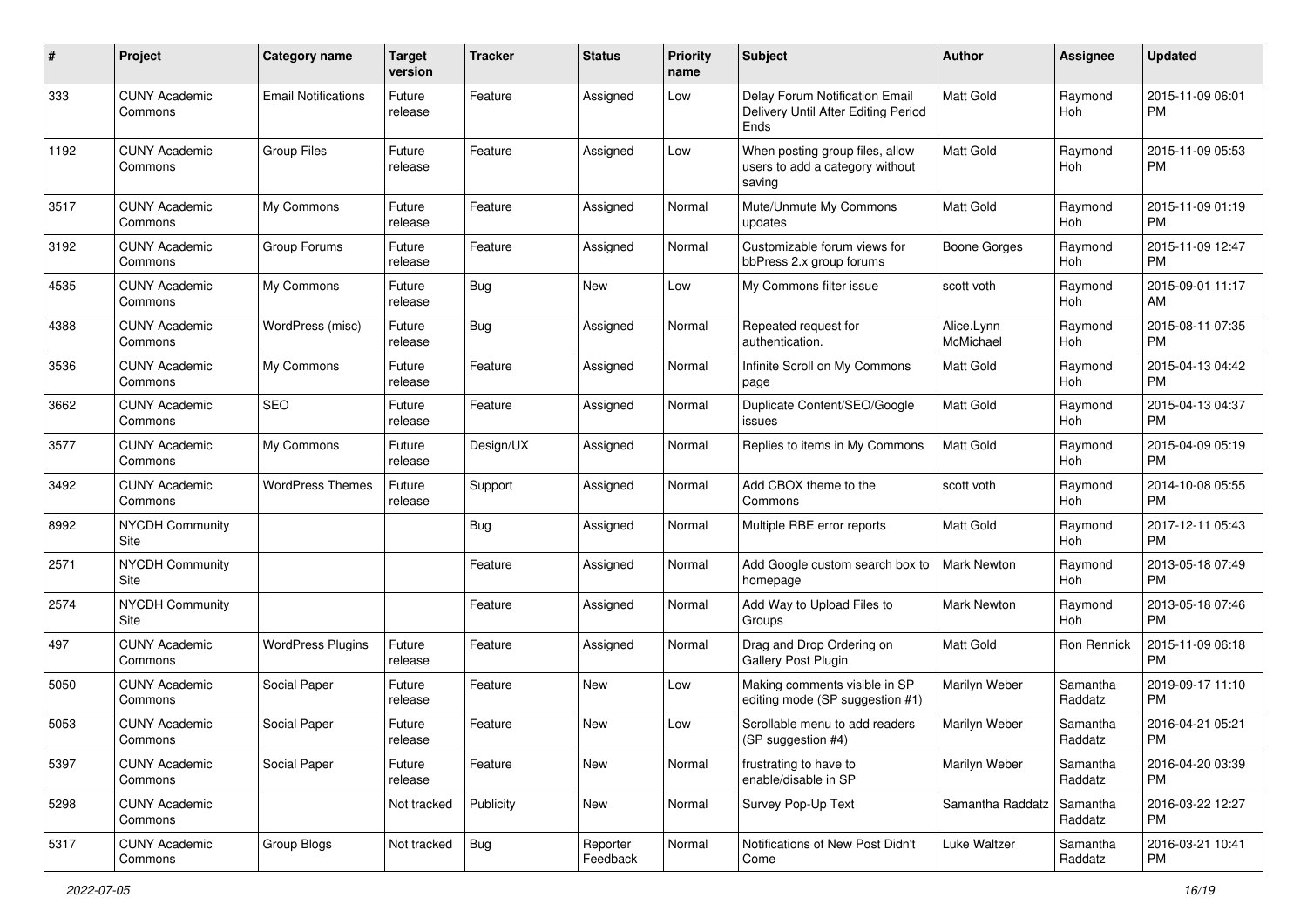| $\#$ | Project                         | <b>Category name</b>    | <b>Target</b><br>version | <b>Tracker</b> | <b>Status</b>        | <b>Priority</b><br>name | <b>Subject</b>                                                                                                                                        | <b>Author</b>            | <b>Assignee</b>     | <b>Updated</b>                |
|------|---------------------------------|-------------------------|--------------------------|----------------|----------------------|-------------------------|-------------------------------------------------------------------------------------------------------------------------------------------------------|--------------------------|---------------------|-------------------------------|
| 4986 | <b>CUNY Academic</b><br>Commons | ZenDesk                 | Not tracked              | Support        | Assigned             | Normal                  | Prepare documentation for<br>Zendesk re web widget                                                                                                    | <b>Matt Gold</b>         | Samantha<br>Raddatz | 2016-02-25 03:09<br><b>PM</b> |
| 5225 | <b>CUNY Academic</b><br>Commons | Registration            | Future<br>release        | Feature        | Assigned             | Normal                  | On-boarding Issues                                                                                                                                    | Luke Waltzer             | Samantha<br>Raddatz | 2016-02-12 02:58<br><b>PM</b> |
| 5058 | <b>CUNY Academic</b><br>Commons | Social Paper            | Future<br>release        | Feature        | New                  | Low                     | Can there be a clearer signal that<br>even when comments have<br>already been made you add<br>comments by clicking on the side?<br>(SP suggestion #5) | Marilyn Weber            | Samantha<br>Raddatz | 2016-02-11 10:24<br><b>PM</b> |
| 5183 | <b>CUNY Academic</b><br>Commons | Social Paper            | Future<br>release        | Design/UX      | <b>New</b>           | Normal                  | Creating a new paper when<br>viewing an existing paper                                                                                                | Raffi<br>Khatchadourian  | Samantha<br>Raddatz | 2016-02-02 12:09<br><b>PM</b> |
| 1105 | <b>CUNY Academic</b><br>Commons | WordPress (misc)        | Future<br>release        | Feature        | Assigned             | Normal                  | Rephrase Blog Privacy Options                                                                                                                         | Matt Gold                | Samantha<br>Raddatz | 2015-11-09 06:19<br><b>PM</b> |
| 1456 | <b>CUNY Academic</b><br>Commons | Group Invitations       | Future<br>release        | Feature        | Reporter<br>Feedback | Low                     | Invite to Group Button from Profile<br>Field                                                                                                          | <b>Matt Gold</b>         | Samantha<br>Raddatz | 2015-11-09 05:59<br><b>PM</b> |
| 481  | <b>CUNY Academic</b><br>Commons | Groups (misc)           | Future<br>release        | Feature        | Assigned             | Normal                  | ability to archive inactive groups<br>and blogs                                                                                                       | <b>Michael Mandiberg</b> | Samantha<br>Raddatz | 2015-11-09 05:56<br><b>PM</b> |
| 653  | <b>CUNY Academic</b><br>Commons | Group Blogs             | Future<br>release        | Feature        | Assigned             | Normal                  | Redesign Integration of Groups<br>and Blogs                                                                                                           | Matt Gold                | Samantha<br>Raddatz | 2015-11-09 05:40<br><b>PM</b> |
| 310  | <b>CUNY Academic</b><br>Commons | BuddyPress (misc)       | Future<br>release        | Feature        | Assigned             | Low                     | <b>Friend Request Email</b>                                                                                                                           | <b>Matt Gold</b>         | Samantha<br>Raddatz | 2015-11-09 05:08<br><b>PM</b> |
| 308  | <b>CUNY Academic</b><br>Commons | Registration            | Future<br>release        | Feature        | <b>New</b>           | Normal                  | Group recommendations for<br>signup process                                                                                                           | Boone Gorges             | Samantha<br>Raddatz | 2015-11-09 05:07<br><b>PM</b> |
| 3473 | <b>CUNY Academic</b><br>Commons | User Experience         | Future<br>release        | Feature        | Assigned             | Normal                  | Commons profile: Add help info<br>about "Positions" replacing "title"                                                                                 | Keith Miyake             | Samantha<br>Raddatz | 2015-11-09 02:28<br><b>PM</b> |
| 4661 | <b>CUNY Academic</b><br>Commons | User Experience         | Future<br>release        | Bug            | Assigned             | Normal                  | Simplify Events text                                                                                                                                  | Matt Gold                | Samantha<br>Raddatz | 2015-10-02 09:06<br><b>PM</b> |
| 4622 | <b>CUNY Academic</b><br>Commons | <b>Public Portfolio</b> | Future<br>release        | Design/UX      | New                  | Normal                  | <b>Profile Visibility Settings</b>                                                                                                                    | Samantha Raddatz         | Samantha<br>Raddatz | 2015-09-21 12:18<br><b>PM</b> |
| 4226 | <b>CUNY Academic</b><br>Commons | <b>BuddyPress Docs</b>  | Future<br>release        | Design/UX      | <b>New</b>           | Normal                  | Add option to connect a Doc with<br>a Group                                                                                                           | Samantha Raddatz         | Samantha<br>Raddatz | 2015-09-09 04:08<br><b>PM</b> |
| 4404 | <b>CUNY Academic</b><br>Commons | <b>Public Portfolio</b> | Future<br>release        | Design/UX      | Assigned             | Normal                  | Change color of permissions info<br>on portfolio editing interface                                                                                    | Matt Gold                | Samantha<br>Raddatz | 2015-08-11 05:28<br><b>PM</b> |
| 4235 | <b>CUNY Academic</b><br>Commons |                         | Not tracked              | Design/UX      | Assigned             | Normal                  | Explore user experience around<br>comments on forum topics vs docs                                                                                    | Matt Gold                | Samantha<br>Raddatz | 2015-07-21 10:23<br>AM        |
| 4253 | <b>CUNY Academic</b><br>Commons | <b>Public Portfolio</b> | Future<br>release        | Design/UX      | <b>New</b>           | Normal                  | Encourage users to add portfolio<br>content                                                                                                           | Samantha Raddatz         | Samantha<br>Raddatz | 2015-07-07 11:32<br>AM        |
| 4221 | <b>CUNY Academic</b><br>Commons | Group Forums            | Future<br>release        | Design/UX      | Assigned             | Normal                  | Add 'Number of Posts' display<br>option to Forum page                                                                                                 | Samantha Raddatz         | Samantha<br>Raddatz | 2015-06-26 02:21<br><b>PM</b> |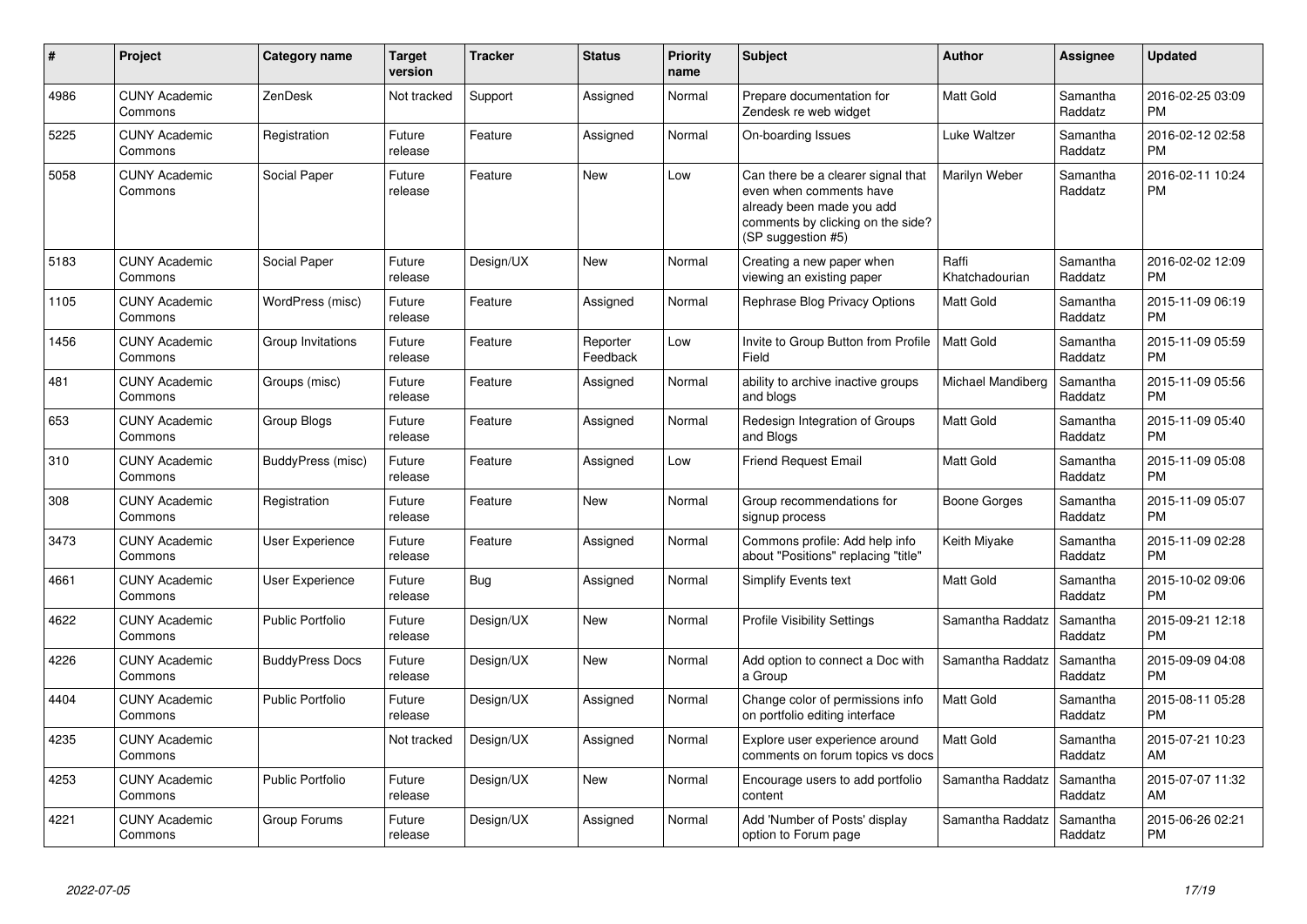| #     | Project                         | Category name               | <b>Target</b><br>version | <b>Tracker</b> | <b>Status</b>        | <b>Priority</b><br>name | <b>Subject</b>                                                                                                                               | Author                        | <b>Assignee</b>     | <b>Updated</b>                |
|-------|---------------------------------|-----------------------------|--------------------------|----------------|----------------------|-------------------------|----------------------------------------------------------------------------------------------------------------------------------------------|-------------------------------|---------------------|-------------------------------|
| 4027  | <b>CUNY Academic</b><br>Commons | Commons In A Box            | Not tracked              | Design/UX      | Assigned             | Normal                  | Usability review of CBOX update<br>procedures                                                                                                | <b>Matt Gold</b>              | Samantha<br>Raddatz | 2015-05-11 06:36<br><b>PM</b> |
| 3458  | <b>CUNY Academic</b><br>Commons | Groups (misc)               | Future<br>release        | Feature        | Assigned             | Normal                  | Filter Members of Group by<br>Campus                                                                                                         | Michael Smith                 | Samantha<br>Raddatz | 2014-09-26 08:32<br><b>PM</b> |
| 10439 | <b>CUNY Academic</b><br>Commons | Design                      | 2.1.0                    | Design/UX      | <b>New</b>           | Normal                  | Create Style Guide for Commons                                                                                                               | Sonja Leix                    | Sara Cannon         | 2022-06-28 01:43<br><b>PM</b> |
| 10580 | <b>CUNY Academic</b><br>Commons | Information<br>Architecture | Future<br>release        | Design/UX      | <b>New</b>           | Normal                  | Primary nav item review                                                                                                                      | <b>Boone Gorges</b>           | Sara Cannon         | 2022-06-28 01:29<br><b>PM</b> |
| 5826  | <b>CUNY Academic</b><br>Commons | <b>WordPress Plugins</b>    | Future<br>release        | Support        | Reporter<br>Feedback | Normal                  | <b>Remove Subscription Options</b><br>plugin from directory                                                                                  | Sarah Morgano                 | Sarah<br>Morgano    | 2016-10-21 04:14<br><b>PM</b> |
| 2612  | <b>CUNY Academic</b><br>Commons |                             | Not tracked              | Publicity      | Assigned             | Normal                  | Pinterest site for the Commons                                                                                                               | local admin                   | Sarah<br>Morgano    | 2016-03-04 11:19<br>AM        |
| 3510  | <b>CUNY Academic</b><br>Commons | Publicity                   | 1.7                      | Publicity      | Assigned             | Normal                  | Post on the News Blog re: 'My<br>Commons'                                                                                                    | Micki Kaufman                 | Sarah<br>Morgano    | 2014-10-15 11:18<br>AM        |
| 3511  | <b>CUNY Academic</b><br>Commons | Publicity                   | 1.7                      | Publicity      | Assigned             | Normal                  | Social media for 1.7                                                                                                                         | Micki Kaufman                 | Sarah<br>Morgano    | 2014-10-14 03:32<br>PM.       |
| 14787 | <b>CUNY Academic</b><br>Commons | <b>Plugin Packages</b>      | Future<br>release        | Feature        | New                  | Normal                  | Creating a "Design" plugin<br>package                                                                                                        | Laurie Hurson                 | scott voth          | 2022-04-27 04:56<br><b>PM</b> |
| 14394 | <b>CUNY Academic</b><br>Commons |                             | Not tracked              | Feature        | <b>New</b>           | Normal                  | Commons News Site - redesign                                                                                                                 | scott voth                    | scott voth          | 2021-09-14 10:46<br>AM        |
| 12247 | <b>CUNY Academic</b><br>Commons | Publicity                   | Not tracked              | Support        | <b>New</b>           | Normal                  | <b>Screenshot of First Commons</b><br>Homepage                                                                                               | scott voth                    | scott voth          | 2020-01-14 12:08<br><b>PM</b> |
| 11883 | <b>CUNY Academic</b><br>Commons | Help/Codex                  | Not tracked              | Support        | <b>New</b>           | Normal                  | Need Embedding Help Page<br>Update (Tableau)                                                                                                 | Anthony Wheeler               | scott voth          | 2019-09-24 08:49<br>AM        |
| 9908  | <b>CUNY Academic</b><br>Commons |                             | Not tracked              | Feature        | New                  | Normal                  | Is it possible to send email<br>updates to users (or an email<br>address not on the list) for only a<br>single page AFTER being<br>prompted? | <b>Michael Shields</b>        | scott voth          | 2018-06-11 01:34<br><b>PM</b> |
| 6115  | <b>CUNY Academic</b><br>Commons | Publicity                   | Not tracked              | Feature        | Assigned             | Normal                  | create digital signage for GC                                                                                                                | <b>Matt Gold</b>              | scott voth          | 2016-10-11 10:09<br><b>PM</b> |
| 636   | <b>CUNY Academic</b><br>Commons | WordPress (misc)            | Not tracked              | Support        | Assigned             | Normal                  | Create Lynda.com-like Table of<br><b>Contents for Prospective Tutorial</b><br><b>Screencasts</b>                                             | <b>Matt Gold</b>              | scott voth          | 2016-02-23 03:12<br><b>PM</b> |
| 3565  | <b>CUNY Academic</b><br>Commons | My Commons                  | Not tracked              | Documentation  | New                  | Normal                  | Load Newest inconsistencies                                                                                                                  | Chris Stein                   | scott voth          | 2015-11-09 01:16<br><b>PM</b> |
| 4222  | <b>CUNY Academic</b><br>Commons | User Experience             | Future<br>release        | Design/UX      | New                  | Normal                  | Add information to 'Delete<br>Account' page                                                                                                  | Samantha Raddatz   scott voth |                     | 2015-06-26 11:35<br>AM        |
| 3524  | <b>CUNY Academic</b><br>Commons | Documentation               | Not tracked              | Documentation  | Assigned             | Normal                  | Post describing all you can do<br>when starting up a new blog/group                                                                          | Matt Gold                     | scott voth          | 2014-10-04 12:56<br><b>PM</b> |